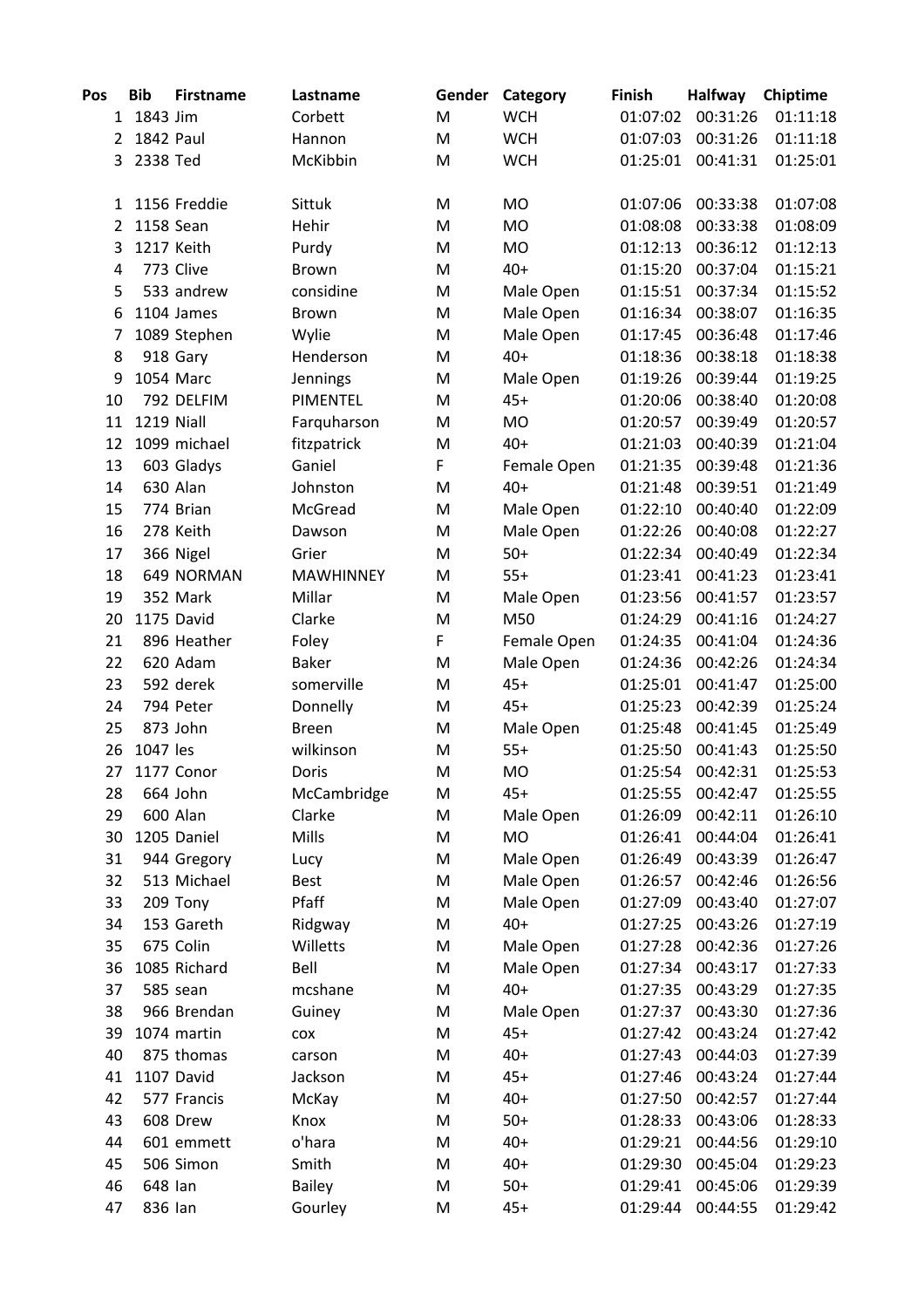| 48 |           | 553 Cesare               | Carcano          | M | Male Open          | 01:30:02 | 00:43:17 | 01:29:59 |
|----|-----------|--------------------------|------------------|---|--------------------|----------|----------|----------|
| 49 |           | 880 Donna                | Evans            | F | $45+$              | 01:30:09 | 00:44:20 | 01:30:10 |
| 50 |           | 360 Dylan                | Orr              | M | Male Open          | 01:30:48 | 00:48:39 | 01:30:39 |
| 51 |           | 516 Paul                 | McCullagh        | M | $55+$              | 01:30:49 | 00:45:44 | 01:30:36 |
| 52 |           | 534 KEVIN                | <b>MCVEIGH</b>   | M | $45+$              | 01:30:54 | 00:45:44 | 01:30:42 |
| 53 |           | 611 Greg                 | McClure          | M | $55+$              | 01:30:58 | 00:45:18 | 01:30:58 |
| 54 |           | 1815 Simon               | King             | M | Male Open          | 01:31:01 | 00:44:55 | 01:30:57 |
| 55 |           | 1084 Matthew             | Collins          | M | Male Open          | 01:31:03 | 00:44:58 | 01:31:01 |
| 56 |           | 655 Neil                 | Garvey           | M | Male Open          | 01:31:11 | 00:44:57 | 01:31:05 |
| 57 |           | 762 Jonathan             | Irvine           | M | $45+$              | 01:31:20 | 00:44:59 | 01:31:13 |
| 58 |           | 563 Edward               | Kelly            | M | Male Open          | 01:31:20 | 00:43:48 | 01:31:16 |
| 59 |           | 1087 murray              | deller           | M | Male Open          | 01:31:26 | 00:44:59 | 01:31:23 |
| 60 |           | 488 Glenn                | Tormey           | M | $40+$              | 01:31:28 | 00:44:59 | 01:31:26 |
| 61 |           | 1859 Trevor              | McFarland        | M | M40                | 01:31:32 | 00:44:43 | 01:31:30 |
| 62 |           | 509 Colin                | Simpson          | M | $45+$              | 01:31:36 | 00:45:24 | 01:31:35 |
| 63 |           | 423 Patrick              | <b>McGarrity</b> | M | Male Open          | 01:31:36 | 00:44:56 | 01:31:36 |
| 64 | 736 Ben   |                          | <b>Trowell</b>   | M | $50+$              | 01:31:50 | 00:44:40 | 01:31:46 |
| 65 |           | 337 lukasz               | sobczak          | M | Male Open          | 01:31:52 | 00:45:22 | 01:31:49 |
| 66 |           | 1867 Michael             | <b>Bethal</b>    | M | <b>MO</b>          | 01:31:56 | 00:45:06 | 01:31:56 |
| 67 |           | 433 Robin                | Montgomery       | M | $40+$              | 01:31:58 | 00:45:17 | 01:31:53 |
| 68 | 428 Jim   |                          | <b>Breen</b>     | M | $60+$              | 01:32:01 | 00:45:19 | 01:32:00 |
| 69 |           | 895 Gerard               | Heaney           | M | Male Open          | 01:32:16 | 00:45:05 | 01:32:09 |
| 70 | 1132 Noel |                          | Loughran         | M | <b>MO</b>          | 01:32:23 | 00:45:20 | 01:32:23 |
| 71 |           | 672 Anne                 | Fitzpatrick      | F | Female Open        | 01:32:25 | 00:45:11 | 01:32:24 |
| 72 |           | 830 Stephen              | Lambe            | M | Male Open          | 01:32:26 | 00:44:23 | 01:32:26 |
| 73 |           | 482 Johnny               | Bradshaw         | M | Male Open          | 01:32:52 | 00:46:48 | 01:32:41 |
| 74 |           | 653 Conor                | Diver            | M | $40+$              | 01:32:53 | 00:44:59 | 01:32:52 |
| 75 |           | 133 David                | McMeechan        | M | $45+$              | 01:32:54 | 00:45:17 | 01:32:55 |
| 76 |           | 1824 Robert              | Newell           | M | Male 45+           | 01:33:11 | 00:44:53 | 01:33:12 |
| 77 | 1852 Jim  |                          | Moore            | M | M40                | 01:33:16 | 00:48:04 | 01:33:03 |
| 78 |           | 782 Andrew               | McIntyre         | M | Male Open          | 01:33:32 | 00:45:10 | 01:33:31 |
| 79 |           | 118 Catherine            | Roberts          | F | $40+$              | 01:33:36 | 00:45:28 | 01:33:31 |
| 80 | 883 joe   |                          | drain            | M | $45+$              | 01:33:38 | 00:45:55 | 01:33:36 |
| 81 |           | 813 Emma                 | Mc Kenna         | F | Female Open        | 01:33:39 | 00:46:48 | 01:33:32 |
| 82 |           | 803 Nicky                | Gracey           | M | Male Open          | 01:33:43 | 00:46:31 | 01:33:37 |
| 83 |           | 925 Cameron              | Orr              | M | Male Open          | 01:33:48 | 00:47:31 | 01:33:33 |
| 84 |           | 305 Jonathan             | Caughey          | M | Male Open          | 01:33:54 | 00:45:35 | 01:33:48 |
| 85 |           | 425 Stephen              | McCloskey        | M | $45+$              | 01:34:08 | 00:47:29 | 01:34:05 |
| 86 |           | 449 RYAN                 | <b>HAMILTON</b>  | M | Male Open          | 01:34:09 | 00:44:57 | 01:34:03 |
| 87 |           | 923 Samuel               | Gill             | M | $45+$              | 01:34:15 | 00:45:27 | 01:34:05 |
| 88 |           | 1112 Glenn               | Kelly            | M | Male Open          | 01:34:20 | 00:46:05 | 01:34:18 |
|    |           | 1204 Peter               | Irwin            | M | M50                | 01:34:23 | 00:45:52 | 01:34:20 |
| 89 |           |                          | Wilson           | M |                    | 01:34:26 | 00:47:49 | 01:34:22 |
| 90 |           | 511 Johnny<br>156 Janice | White            | F | Male Open<br>$40+$ |          |          |          |
| 91 |           |                          |                  |   |                    | 01:34:27 | 00:47:45 | 01:34:10 |
| 92 |           | 1045 Michael             | Mulholland       | M | $45+$              | 01:34:29 | 00:47:37 | 01:34:20 |
| 93 |           | 189 stephen              | martin           | M | Male Open          | 01:34:37 | 00:45:21 | 01:34:31 |
| 94 | 1256 Gary |                          | Stitt            | M | <b>MO</b>          | 01:34:40 | 00:45:25 | 01:34:39 |
| 95 |           | 268 Gareth               | Watton           | M | Male Open          | 01:34:57 | 00:47:52 | 01:34:56 |
| 96 |           | 414 Gavin                | Campbell         | M | Male Open          | 01:35:22 | 00:48:04 | 01:34:43 |
| 97 |           | 514 Jamie                | Tomaselli        | M | Male Open          | 01:35:23 | 00:44:51 | 01:35:18 |
| 98 |           | 282 Gillian              | Douglas          | F | $50+$              | 01:35:24 | 00:46:17 | 01:35:20 |
| 99 |           | 1170 Mark                | Shields          | M | M45                | 01:35:36 | 00:45:37 | 01:35:34 |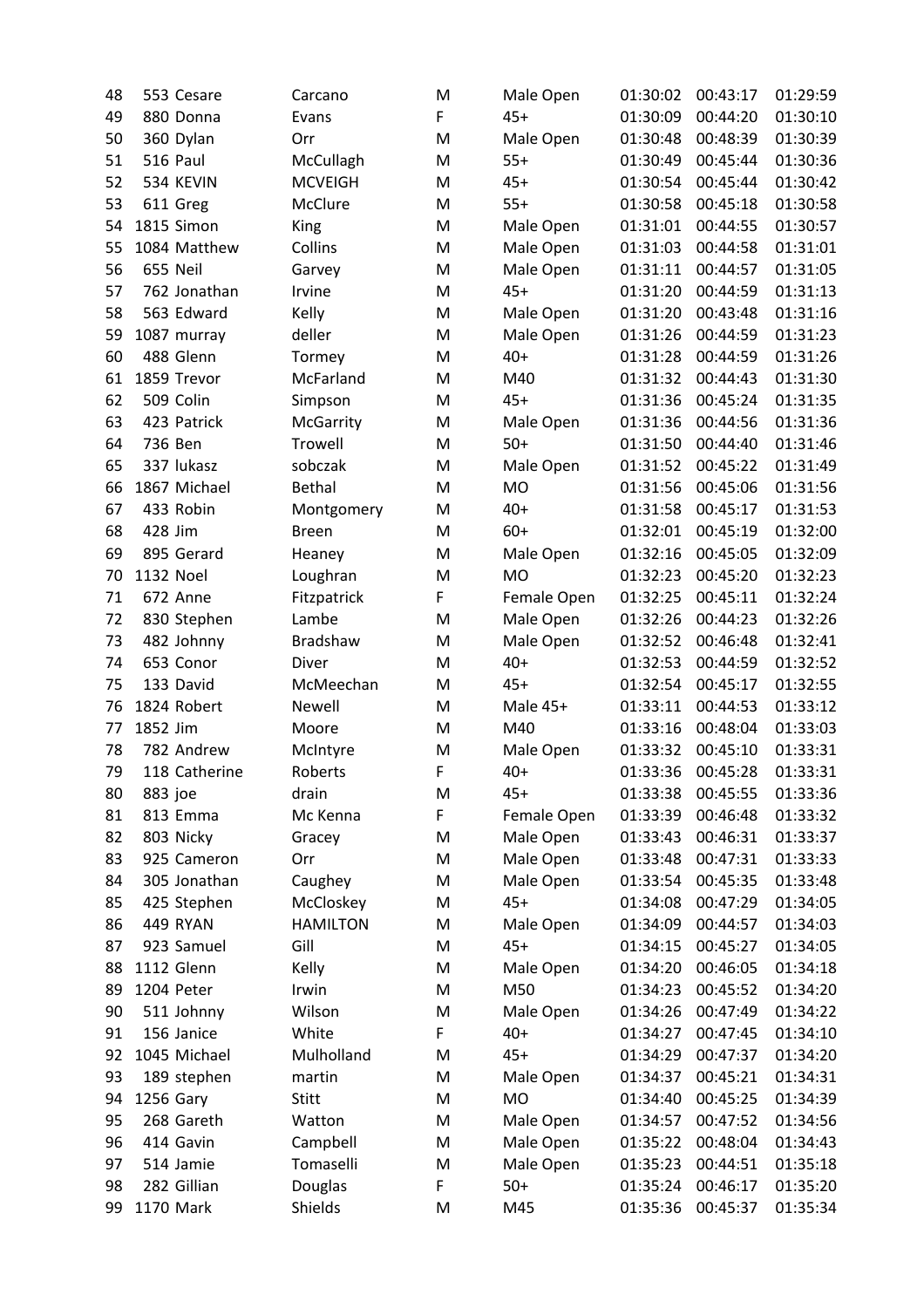| 100 | 1130 Terence    | Mathers         | M | M55         | 01:35:48 | 00:47:47 | 01:35:42 |
|-----|-----------------|-----------------|---|-------------|----------|----------|----------|
| 101 | 407 James       | Robertson       | M | Male Open   | 01:35:55 | 00:46:43 | 01:35:51 |
| 102 | 1098 samuel     | caldwell        | M | Male Open   | 01:35:58 | 00:46:33 | 01:35:50 |
| 103 | 634 colm        | mcgarry         | M | Male Open   | 01:36:04 | 00:49:15 | 01:35:45 |
| 104 | 458 Hinrich     | von Broembsen   | M | Male Open   | 01:36:10 | 00:48:03 | 01:35:43 |
| 105 | 1046 Francis    | McCaffrey       | M | $55+$       | 01:36:12 | 00:46:20 | 01:36:11 |
| 106 | 574 Barry       | Cassidy         | M | $50+$       | 01:36:15 | 00:48:33 | 01:36:02 |
| 107 | 778 Brendan     | Savage          | M | $40+$       | 01:36:15 | 00:46:52 | 01:36:05 |
| 108 | 888 Niall       | Diamond         | M | $45+$       | 01:36:33 | 00:47:34 | 01:36:27 |
| 109 | 1000 Derek      | Mathers         | M | $45+$       | 01:36:38 | 00:47:58 | 01:36:33 |
| 110 | 1079 Marina     | Campbell        | F | Female Open | 01:36:43 | 00:47:45 | 01:36:43 |
| 111 | 764 Pat         | Rocks           | M | $60+$       | 01:36:48 | 00:47:51 | 01:36:34 |
| 112 | 579 Johnny      | Greer           | M | Male Open   | 01:36:48 | 00:46:36 | 01:36:38 |
| 113 | 176 Simon       | Bickerstaff     | M | Male Open   | 01:36:56 | 00:46:53 | 01:36:50 |
| 114 | 1160 Niall      | Carson          | M | M40         | 01:37:11 | 00:47:31 | 01:37:08 |
| 115 | 154 Andy        | Leathem         | M | $45+$       | 01:37:15 | 00:47:50 | 01:36:57 |
| 116 | 1845 Joe        | Strunks         | M | <b>MO</b>   | 01:37:19 | 00:48:31 | 01:37:00 |
| 117 | 14 lan          | Kennedy         | M | $40+$       | 01:37:22 | 00:46:42 | 01:37:11 |
| 118 | 1043 Chris      | OConnor         | M | $40+$       | 01:37:25 | 00:47:49 | 01:37:14 |
| 119 | 1207 Joe        | Finnegan        | M | M40         | 01:37:27 | 00:47:56 | 01:37:16 |
| 120 | 992 Seamus      | Maguire         | M | $40+$       | 01:37:28 | 00:48:07 | 01:37:15 |
| 121 | 866 Ray         | Cameron         | M | Male Open   | 01:37:32 | 00:48:01 | 01:37:24 |
| 122 | 318 Christopher | Cleary          | M | Male Open   | 01:37:34 | 00:49:03 | 01:37:13 |
| 123 | 236 Gregory     | Hodgkinson      | M | Male Open   | 01:37:36 | 00:49:04 | 01:37:25 |
| 124 | 188 christopher | clarke          | M | $45+$       | 01:37:37 | 00:48:48 | 01:37:28 |
| 125 | 1020 Adrian     | <b>HAUGHIAN</b> | M | $40+$       | 01:37:39 | 00:48:26 | 01:37:24 |
| 126 | 89 Diane        | Watson          | F | $40+$       | 01:37:41 | 00:46:47 | 01:37:37 |
| 127 | 1014 Bobbie     | Irvine          | M | $50+$       | 01:37:57 | 00:48:39 | 01:37:27 |
| 128 | 296 Peter       | Haughey         | M | Male Open   | 01:38:09 | 00:49:10 | 01:37:48 |
| 129 | 987 Philip      | Lamont          | M | $40+$       | 01:38:12 | 00:47:41 | 01:38:10 |
| 130 | 1876 Ghislain   | Demeuldre       | M | M45         | 01:38:21 | 00:48:56 | 01:38:09 |
| 131 | 1 Gordon        | Wilkinson       | M | $50+$       | 01:38:22 | 00:48:43 | 01:38:22 |
| 132 | 1837 Edward     | Andrews         |   | Male Open   | 01:38:34 | 00:48:47 | 01:37:15 |
| 133 | 667 Timothy     | holland         | M | $40+$       | 01:38:38 | 00:49:40 | 01:38:30 |
| 134 | 751 Athanasia   | Sevastaki       | F | $40+$       | 01:38:41 | 00:48:26 | 01:38:40 |
| 135 | 787 Stuart      | McGregor        | M | Male Open   | 01:38:46 | 00:50:39 | 01:38:27 |
| 136 | 1849 Linda      | Meehan          | F | F40         | 01:38:49 | 00:48:37 | 01:38:38 |
| 137 | 429 Stephen     | Corr            | M | $45+$       | 01:38:51 | 00:49:58 | 01:38:33 |
| 138 | 401 Andrew      | McAskie         | M | $50+$       | 01:38:53 | 00:50:22 | 01:37:47 |
| 139 | 551 Dale        | Biggerstaff     | M | $40+$       | 01:38:54 | 00:49:36 | 01:38:49 |
| 140 | 948 Mark        | Kennedy         | M | Male Open   | 01:38:55 | 00:48:10 | 01:38:51 |
| 141 | 273 michael     | Steenson        | M | $45+$       | 01:38:58 | 00:47:46 | 01:38:51 |
| 142 | 167 Angus       | Mccready        | M | $40+$       | 01:39:01 | 00:48:10 | 01:38:52 |
| 143 | 52 John         | Ward            | M | Male Open   | 01:39:04 | 00:48:27 | 01:39:01 |
| 144 | 121 Eugene      | McAuley         | M | Male Open   | 01:39:05 | 00:49:14 | 01:38:48 |
| 145 | 590 Kenneth     | Hughes          | M | $50+$       | 01:39:08 | 00:49:00 | 01:39:01 |
| 146 | 1010 Peter      | Campbell        | M | $50+$       | 01:39:12 | 00:48:18 | 01:38:54 |
| 147 | 317 Jonathan    | Steen           | M | Male Open   | 01:39:12 | 00:48:40 | 01:39:03 |
| 148 | 112 andrew      | evans           | M | Male Open   | 01:39:19 | 00:49:20 | 01:39:15 |
| 149 | 931 Colin       | Doherty         | M | Male Open   | 01:39:21 | 00:48:56 | 01:39:17 |
| 150 | 82 David        | Dunn            | M | Male Open   | 01:39:22 | 00:49:13 | 01:39:07 |
| 151 | 1052 Stuart     | Smyth           | M | $40+$       | 01:39:41 | 00:49:44 | 01:39:37 |
|     |                 |                 |   |             |          |          |          |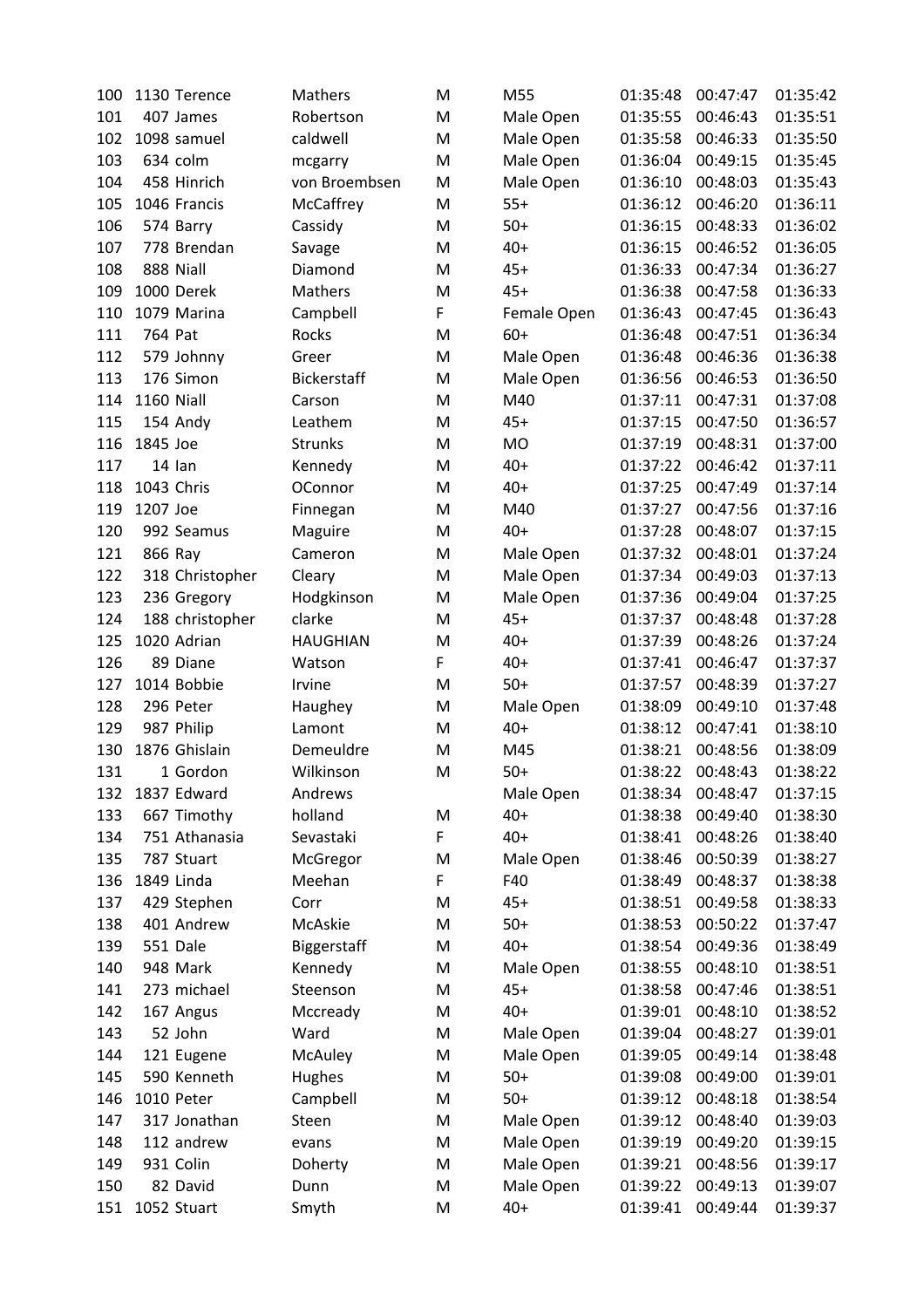| 152        | 307 James                | McGee          | M      | $50+$       | 01:39:53             | 00:48:24             | 01:39:48             |
|------------|--------------------------|----------------|--------|-------------|----------------------|----------------------|----------------------|
| 153        | 552 MARK                 | <b>HANVEY</b>  | M      | Male Open   | 01:39:54             | 00:47:03             | 01:39:47             |
| 154        | 1067 Niall               | Mcgarry        | M      | Male Open   | 01:39:54             | 00:48:14             | 01:39:48             |
| 155        | 844 Darren               | McKeown        | M      | $40+$       | 01:40:01             | 00:51:05             | 01:39:34             |
| 156        | 497 Michael              | McKeown        | M      | $45+$       | 01:40:11             | 00:48:57             | 01:40:08             |
| 157        | 58 Leanne                | Jones          | F      | Female Open | 01:40:13             | 00:49:50             | 01:39:30             |
| 158        | 922 Lisa                 | Quinn          | F      | Female Open | 01:40:20             | 00:49:02             | 01:40:13             |
| 159        | 88 Tim                   | Townsend       | M      | $50+$       | 01:40:23             | 00:49:23             | 01:40:09             |
| 160        | 645 Andy                 | Gibson         | M      | Male Open   | 01:40:26             | 00:46:24             | 01:40:24             |
| 161        | 471 darren               | wallace        | M      | Male Open   | 01:40:26             | 00:46:42             | 01:40:25             |
| 162        | 640 Adam                 | Thompson       | M      | Male Open   | 01:40:31             | 00:51:53             | 01:39:52             |
| 163        | 127 Alf                  | Tupper         | M      | $55+$       | 01:40:35             | 00:50:10             | 01:40:22             |
| 164        | 1860 Richard             | Rowe           | M      | M40         | 01:40:41             | 00:49:24             | 01:40:29             |
| 165        | 629 Gerard               | Rooney         | M      | Male Open   | 01:40:55             | 00:49:04             | 01:40:55             |
| 166        | 241 richard              | donald         | M      | Male Open   | 01:40:59             | 00:49:28             | 01:40:35             |
| 167        | 334 Mark                 | Hamill         | M      | $50+$       | 01:41:02             | 00:49:27             | 01:40:57             |
| 168        | 602 Anne                 | McKee          | F      | $45+$       | 01:41:04             | 00:48:39             | 01:41:00             |
| 169        | 200 eamon                | mccaighy       | M      | $50+$       | 01:41:09             | 00:48:29             | 01:41:00             |
| 170        | 462 Martin               | Steele         | M      | Male Open   | 01:41:18             | 00:51:28             | 01:40:39             |
| 171        | 694 Mark                 | Tumilty        | M      | Male Open   | 01:41:25             | 00:52:08             | 01:40:46             |
| 172        | 1848 Mark                | Robb           | M      | <b>MO</b>   | 01:41:25             | 00:50:27             | 01:41:18             |
| 173        | 476 Alan                 | Morrison       | M      | Male Open   | 01:41:26             | 00:50:39             | 01:41:06             |
| 174        | 283 Declan               | Stockman       | M      | $40+$       | 01:41:28             | 00:51:00             | 01:41:12             |
| 175        | 748 Gary                 | Curran         | M      | Male Open   | 01:41:36             | 00:51:57             | 01:41:17             |
| 176        | 110 Rory                 | Friers         | M      | Male Open   | 01:41:45             | 00:52:05             | 01:41:19             |
| 177        | 825 Martin               | O'Neill        | M      | $45+$       | 01:41:47             | 00:50:43             | 01:41:16             |
| 178        | 1211 John                | Todd           | M      | <b>MO</b>   | 01:41:49             | 00:49:36             | 01:41:22             |
| 179        | 662 Brendan              | Mc Elroy       | M      | Male Open   | 01:41:52             | 00:48:38             | 01:41:42             |
| 180        | 1140 Declan              | Toal           | M      | M45         | 01:41:55             | 00:49:17             | 01:41:47             |
| 181        | 96 Trevor                | Wilson         | M      | $50+$       | 01:41:57             | 00:48:53             | 01:41:51             |
| 182        | 1086 Alastair            | King           | M      | Male Open   | 01:41:58             | 00:49:22             | 01:41:49             |
| 183        | 452 Warren               | <b>Divers</b>  | M      | Male Open   | 01:41:59             | 00:50:51             | 01:41:41             |
| 184        | 1869 Jonathon            | Dawson         | M      | MO          | 01:42:02             | 00:48:24             | 01:41:36             |
| 185        | 715 Martin               | McConaghy      | M      | Male Open   | 01:42:04             | 00:50:40             | 01:42:01             |
| 186        | 898 Peter                | Robinson       | M      | Male Open   | 01:42:21             | 00:51:08             | 01:41:53             |
| 187        | 609 Shane                | <b>Taggart</b> | M      | MO          | 01:42:23             | 00:49:08             | 01:42:13             |
| 188        | 800 John                 | Grant          | M      | $40+$       | 01:42:25             | 00:52:14             | 01:41:53             |
| 189        | 733 Lynsey               | Grant          | F      | Female Open | 01:42:25             | 00:52:14             | 01:41:54             |
| 190        | 463 Sean                 | Scullion       | M      | $45+$       | 01:42:26             | 00:50:51             | 01:42:01             |
| 191        | 658 Noel                 | Moan           | M      | Male Open   | 01:42:28             | 00:51:46             | 01:42:15             |
| 192        | 760 Daniel               | Campbell       | M      | $40+$       | 01:42:29             | 00:50:05             | 01:42:15             |
| 193        | 854 Stephen              | <b>Brady</b>   | M      | $50+$       | 01:42:31             | 00:52:30             | 01:41:56             |
| 194        | 814 Andrew               | <b>HARDING</b> | M      | $40+$       | 01:42:43             | 00:51:28             | 01:42:43             |
| 195        | 1844 Eoin                | Knelehan       | M      | M40+        | 01:42:44             | 00:51:03             | 01:42:25             |
| 196        | 598 Stephen              | Rooney         | M      | $40+$       | 01:42:46             | 00:49:46             | 01:42:34             |
| 197        | 367 geoff                | eakins         | M      | Male Open   | 01:42:50             | 00:50:47             | 01:42:36             |
| 198        | 1212 William             | Harrier        | M      | M40         | 01:42:50             | 00:50:05             | 01:42:47             |
|            |                          | Walker         |        |             |                      |                      |                      |
| 199<br>200 | 1813 Neil<br>945 charlie | Ohalloran      | M      | Male 45+    | 01:42:53             | 00:50:50<br>00:51:15 | 01:42:14             |
| 201        | 1831 Darren              | Mullan         | M<br>M | Male Open   | 01:42:54<br>01:42:55 | 00:51:16             | 01:42:52<br>01:42:53 |
| 202        | 930 Carol                | Mcadam         | F      | Male Open   |                      | 00:50:34             |                      |
| 203        | 770 Keith                |                | M      | Female Open | 01:42:57             |                      | 01:42:39<br>01:42:30 |
|            |                          | McIlroy        |        | Male Open   | 01:42:58             | 00:49:47             |                      |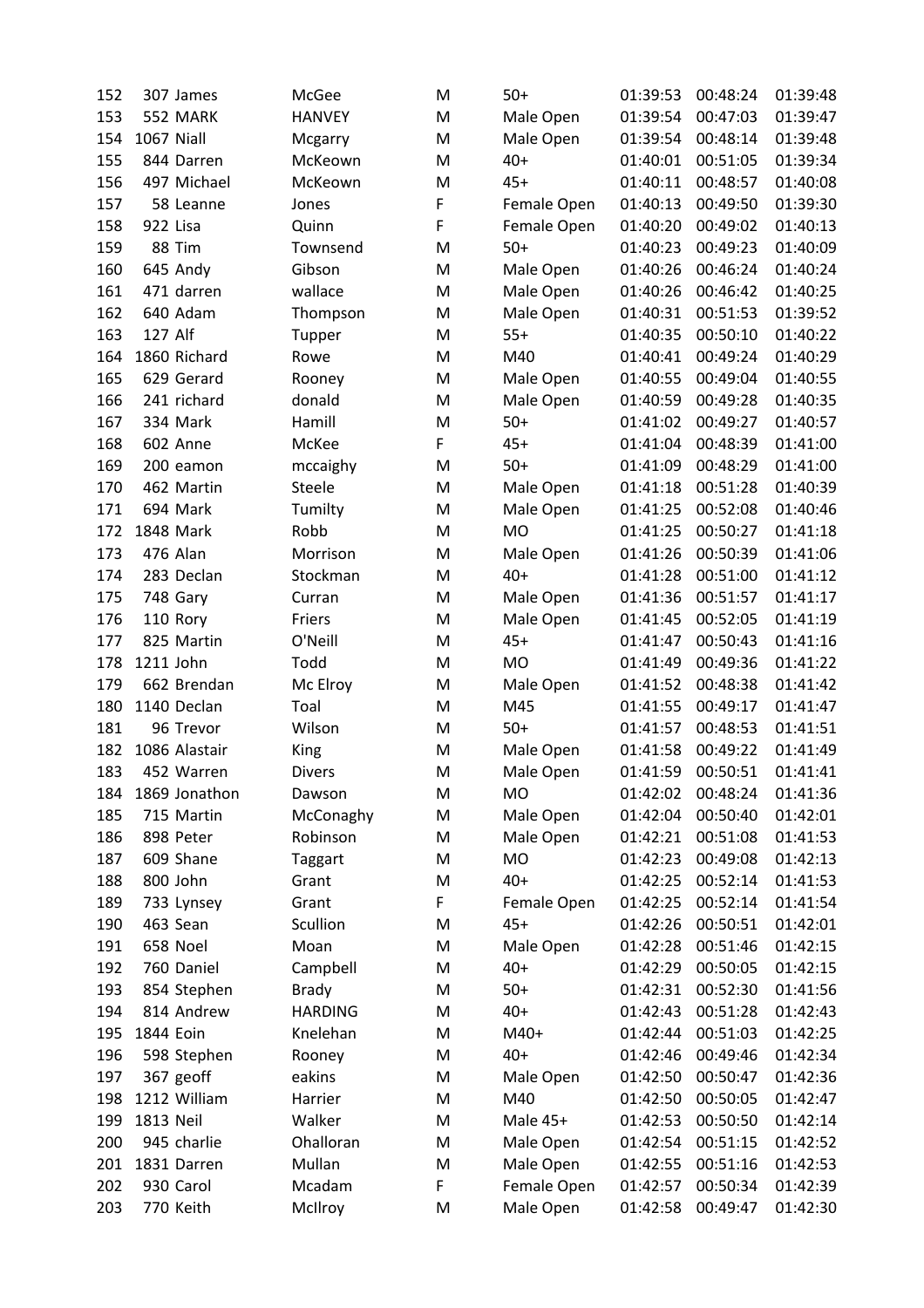| 204 |             | 15 Andrew     | Kennedy           | M | Male Open   | 01:43:00 | 00:49:21 | 01:42:48 |
|-----|-------------|---------------|-------------------|---|-------------|----------|----------|----------|
| 205 | 44 ryan     |               | mercer            | M | Male Open   | 01:43:02 | 00:49:07 | 01:42:30 |
| 206 |             | 544 Valerie   | McDonough         | F | $40+$       | 01:43:02 | 00:50:06 | 01:42:56 |
| 207 |             | 700 Michael   | McCreesh          | M | Male Open   | 01:43:04 | 00:51:58 | 01:42:44 |
| 208 | 963 Kyla    |               | Henderson         | F | Female Open | 01:43:07 | 00:49:05 | 01:42:50 |
| 209 | 633 sean    |               | harmon            | M | Male Open   | 01:43:08 | 00:50:08 | 01:42:49 |
| 210 |             | 802 Patricia  | Campbell          | F | $45+$       | 01:43:11 | 00:50:52 | 01:43:05 |
| 211 | 265 Clair   |               | Quigley           | F | Female Open | 01:43:18 | 00:50:26 | 01:42:34 |
| 212 | 1004 Peter  |               | Young             | M | $60+$       | 01:43:23 | 00:51:48 | 01:43:11 |
| 213 | 972 Noel    |               | Thompson          | M | Male Open   | 01:43:41 | 00:53:23 | 01:43:11 |
| 214 |             | 354 Stephen   | Mc Stravick       | M | $40+$       | 01:43:41 | 00:51:38 | 01:43:34 |
| 215 |             | 750 Richard   | Davis             | M | Male Open   | 01:43:44 | 00:50:23 | 01:42:27 |
| 216 | 562 John    |               | English           | M | $50+$       | 01:43:46 | 00:51:35 | 01:43:20 |
| 217 | 1164 Adrain |               | Winter            | M | <b>MO</b>   | 01:43:50 | 00:51:47 | 01:43:41 |
| 218 | 1016 Hugh   |               | McKay             | M | $45+$       | 01:43:57 | 00:52:32 | 01:43:49 |
| 219 | 1108 Joanne |               | Curran            | F | $45+$       | 01:43:58 | 00:50:54 | 01:43:50 |
| 220 |             | 436 Nichola   | Richardson        | F | Female Open | 01:44:01 | 00:50:26 | 01:43:48 |
| 221 | 887 Colin   |               | Ferris            | M | Male Open   | 01:44:02 | 00:52:00 | 01:43:39 |
| 222 |             | 788 Jonathan  | Swann             | M | Male Open   | 01:44:03 | 00:50:41 | 01:43:46 |
| 223 | 708 Ben     |               | Wilson            | M | Male Open   | 01:44:04 | 00:53:00 | 01:43:34 |
| 224 |             | 1879 Jonathon | Manning           | M | MO          | 01:44:04 | 00:53:01 | 01:43:35 |
| 225 |             | 566 Aubrey    | McCrory           | M | $40+$       | 01:44:05 | 00:52:24 | 01:43:40 |
| 226 |             | 163 Stephen   | McClelland        | M | Male Open   | 01:44:11 | 00:51:37 | 01:44:04 |
| 227 |             | 162 Trevor    | Kane              | M | Male Open   | 01:44:13 | 00:52:09 | 01:43:41 |
| 228 | 548 mary    |               | mackin            | F | $55+$       | 01:44:16 | 00:50:32 | 01:44:10 |
| 229 |             | 202 damian    | mcaleer           | M | Male Open   | 01:44:17 | 00:49:31 | 01:44:00 |
| 230 | 805 Kate    |               | McAvoy            | F | Female Open | 01:44:20 | 00:51:05 | 01:44:19 |
| 231 | 915 Scott   |               | Nelson            | M | Male Open   | 01:44:23 | 00:54:17 | 01:43:30 |
| 232 | 589 Jason   |               | Harris            | M | $45+$       | 01:44:24 | 00:51:41 | 01:44:05 |
| 233 |             | 479 Gareth    | Martin            | M | Male Open   | 01:44:27 | 00:53:49 | 01:43:47 |
| 234 | 522 david   |               | vallely           | M | Male Open   | 01:44:33 | 00:51:26 | 01:44:13 |
| 235 |             | 955 Patrick   | Lowe              | M | Male Open   | 01:44:39 | 00:49:05 | 01:44:38 |
| 236 | 964 Sam     |               | Haighton          | M | $40+$       | 01:44:42 | 00:49:48 | 01:44:37 |
| 237 | 698 Jason   |               | McGuckin          | M | $40+$       | 01:44:44 | 00:50:52 | 01:44:31 |
| 238 | 1042 Brian  |               | McStay            | M | $45+$       | 01:44:45 | 00:52:17 | 01:44:22 |
| 239 | 1009 Marty  |               | Redmond           | M | $40+$       | 01:44:47 | 00:52:59 | 01:44:30 |
| 240 |             | 840 Sean Paul | Hayes             | M | Male Open   | 01:44:50 | 00:53:02 | 01:43:59 |
| 241 | 1024 Mark   |               | Young             | M | $40+$       | 01:44:51 | 00:51:46 | 01:44:36 |
| 242 |             | 190 Jonathon  | Foster            | M | Male Open   | 01:44:53 | 00:52:01 | 01:44:30 |
| 243 |             | 22 Stephen    | Hughes            | M | Male Open   | 01:44:54 | 00:49:16 | 01:44:50 |
| 244 |             | 454 Michael   | McCoy             | M | Male Open   | 01:44:58 | 00:53:23 | 01:44:26 |
| 245 | 1882 Conor  |               | Majuire           | F | F45         | 01:44:59 | 00:53:00 | 01:44:52 |
| 246 | 885 Paul    |               | <b>Blackstock</b> | M | $40+$       | 01:45:00 | 00:51:46 | 01:43:59 |
| 247 |             | 570 Brendan   | Mulgrew           | M | $45+$       | 01:45:05 | 00:50:12 | 01:44:55 |
| 248 |             | 79 Dessie     | Mulvenna          | M | Male Open   | 01:45:06 | 00:51:51 | 01:44:50 |
| 249 | 845 Peter   |               | Smith             | M | $45+$       | 01:45:07 | 00:52:12 | 01:44:39 |
| 250 | 1025 Peter  |               | Megarrell         | M | $40+$       | 01:45:10 | 00:52:24 | 01:44:38 |
| 251 | 1154 Mel    |               | Minshull          | F | $F45+$      | 01:45:12 | 00:51:06 | 01:44:58 |
| 252 | 1809 Trevor |               | Graham            | M | Male Open   | 01:45:16 | 00:53:22 | 01:45:14 |
| 253 |             | 623 Andrew    | Harris            | M | $40+$       | 01:45:19 | 00:53:24 | 01:44:49 |
| 254 | 448 Evan    |               | Boyce             | M | Male Open   | 01:45:19 | 00:52:04 | 01:44:50 |
| 255 |             | 827 patrick   | given             | M | Male Open   | 01:45:20 | 00:50:09 | 01:45:14 |
|     |             |               |                   |   |             |          |          |          |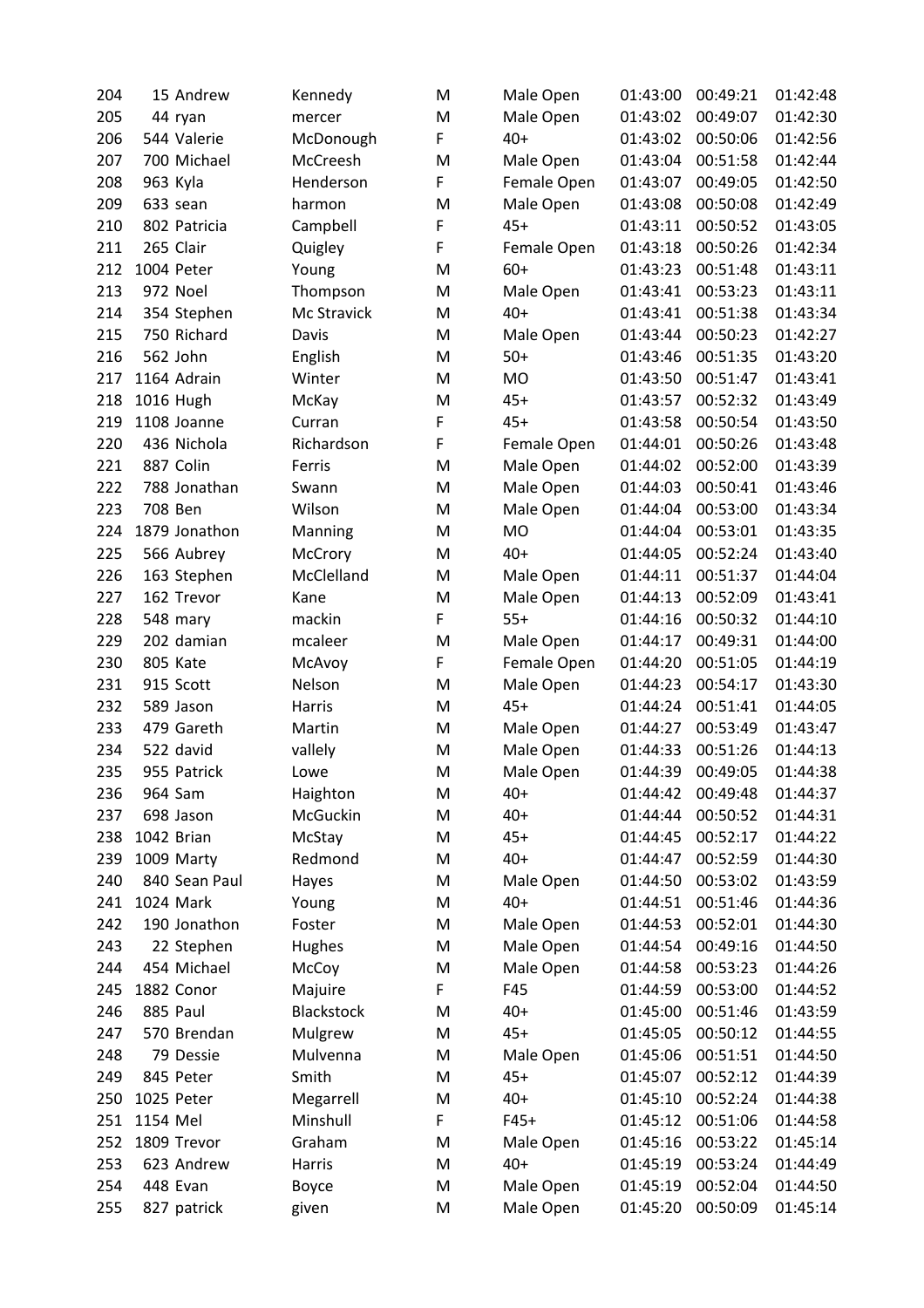| 256 | 1159 Jerome     | Farrell         | M | M40         | 01:45:21 | 00:53:31 | 01:45:10 |
|-----|-----------------|-----------------|---|-------------|----------|----------|----------|
| 257 | 728 Martin      | O'Brien         | M | Male Open   | 01:45:22 | 00:53:26 | 01:44:57 |
| 258 | 1081 Stephanie  | Campbell        | F | Female Open | 01:45:23 | 00:51:55 | 01:45:04 |
| 259 | 615 Lee         | Kelly           | M | Male Open   | 01:45:23 | 00:52:04 | 01:45:05 |
| 260 | 876 Linda       | McDonald        | F | $55+$       | 01:45:24 | 00:52:58 | 01:44:52 |
| 261 | 389 Sean        | Fitzpatrick     | M | Male Open   | 01:45:24 | 00:53:17 | 01:45:03 |
| 262 | 443 Jeff        | Curry           | M | $40+$       | 01:45:25 | 00:53:25 | 01:44:49 |
| 263 | 1173 Amy        | Fekkes          | F | FO          | 01:45:25 | 00:53:25 | 01:44:53 |
| 264 | 784 Mark        | Agnew           | M | Male Open   | 01:45:25 | 00:51:47 | 01:45:18 |
| 265 | 23 Craig        | Darbyshire      | M | Male Open   | 01:45:31 | 00:53:30 | 01:45:02 |
| 266 | 257 Owen        | Crothers        | M | $40+$       | 01:45:31 | 00:52:37 | 01:45:20 |
| 267 | <b>703 Paul</b> | <b>Byrne</b>    | M | Male Open   | 01:45:33 | 00:51:09 | 01:45:28 |
| 268 | 140 James       | McGoldrick      | M | Male Open   | 01:45:37 | 00:51:03 | 01:45:14 |
| 269 | 1060 Oliver     | <b>Tranter</b>  | M | Male Open   | 01:45:39 | 00:47:48 | 01:45:38 |
| 270 | 691 stephen     | stewart         | M | $40+$       | 01:45:41 | 00:52:53 | 01:45:26 |
| 271 | 1119 Peter      | Lynch           | M | $50+$       | 01:45:42 | 00:49:56 | 01:45:27 |
| 272 | 1073 Robert     | Boyd            | M | $50+$       | 01:45:45 | 00:53:31 | 01:45:17 |
| 273 | 647 Joseph      | McBrinn         | M | $40+$       | 01:45:47 | 00:51:50 | 01:45:35 |
| 274 | 683 Graham      | Muir            | M | Male Open   | 01:45:59 | 00:51:15 | 01:45:46 |
| 275 | 1166 Paddy      | McCambridge     | M | M50         | 01:46:03 | 00:50:28 | 01:46:00 |
| 276 | 417 COLIN       | <b>CONWAY</b>   | M | $50+$       | 01:46:06 | 00:51:38 | 01:45:54 |
| 277 | 908 PETER       | <b>CROTHERS</b> | M | $40+$       | 01:46:07 | 00:46:32 | 01:45:44 |
| 278 | 323 Paul        | Stewart         | M | $40+$       | 01:46:09 | 00:52:18 | 01:45:51 |
| 279 | 420 Chris       | Davis           | M | Male Open   | 01:46:16 | 00:52:30 | 01:45:54 |
| 280 | 727 Mark        | Dinsmore        | M | Male Open   | 01:46:17 | 00:51:29 | 01:45:58 |
| 281 | 419 Raymond     | Mc Cann         | M | $45+$       | 01:46:20 | 00:54:16 | 01:45:37 |
| 282 | 789 gus         | Lennon          | M | $45+$       | 01:46:25 | 00:53:24 | 01:46:00 |
| 283 | 793 Sheona      | McKinney        | F | Female Open | 01:46:25 | 00:54:00 | 01:46:16 |
| 284 | 248 Conall      | McGleenan       | M | $40+$       | 01:46:26 | 00:52:02 | 01:46:12 |
| 285 | 1176 Ivan       | Gault           | M | MO          | 01:46:29 | 00:50:37 | 01:45:58 |
| 286 | 1013 Neil       | Armstrong       | M | $40+$       | 01:46:30 | 00:53:03 | 01:46:09 |
| 287 | 148 Michael     | Goodman         | M | $40+$       | 01:46:33 | 00:50:10 | 01:46:25 |
| 288 | <b>210 ROSE</b> | <b>CHANDLER</b> | F | Female Open | 01:46:37 | 00:52:53 | 01:46:17 |
| 289 | 1063 Desmond    | Lyons           | M | $45+$       | 01:46:37 | 00:52:16 | 01:46:24 |
| 290 | 786 Melvyn      | Logan           | M | $45+$       | 01:46:39 | 00:53:41 | 01:45:58 |
| 291 | 610 Alan        | Ball            | M | Male Open   | 01:46:39 | 00:53:15 | 01:46:11 |
| 292 | 325 Chris       | Fitches         | M | Male Open   | 01:46:41 | 00:50:30 | 01:46:25 |
| 293 | 547 aine        | mcneill         | F | $45+$       | 01:46:41 | 00:53:07 | 01:46:32 |
| 294 | 1808 Althea     | Clarkson        | F | Female Open | 01:46:42 | 00:52:26 | 01:46:32 |
| 295 | 326 james       | Johnston        | M | $40+$       | 01:46:45 | 00:54:18 | 01:45:51 |
| 296 | 735 Robert      | Workman         | M | $60+$       | 01:46:49 | 00:53:48 | 01:46:12 |
| 297 | 252 Mary        | Purdue-Smyth    | F | $50+$       | 01:46:52 | 00:52:24 | 01:46:39 |
| 298 | 431 Graeme      | <b>Black</b>    | M | Male Open   | 01:47:02 | 00:53:14 | 01:46:36 |
| 299 | 889 John        | <b>Torrans</b>  | M | $50+$       | 01:47:04 | 00:48:57 | 01:46:59 |
| 300 | 340 MARK        | <b>BRADLEY</b>  | M | Male Open   | 01:47:14 | 00:53:35 | 01:46:52 |
| 301 | 1871 Anna       | McArdle         | F | FO          | 01:47:14 | 00:52:55 | 01:46:57 |
| 302 | 284 Tony        | Fitzpatrick     | M | $40+$       | 01:47:18 | 00:49:54 | 01:46:49 |
| 303 | 1033 Graeme     | Evans           | M | Male Open   | 01:47:23 | 00:53:25 | 01:46:46 |
| 304 | 677 Arron       | Johnston        | M | $40+$       | 01:47:23 | 00:53:13 | 01:47:13 |
| 305 | 279 Darren      | Mitchell        | M | Male Open   | 01:47:24 | 00:53:16 | 01:46:51 |
| 306 | 499 Kieran      | Tierney         | M | Male Open   | 01:47:24 | 00:52:46 | 01:47:00 |
| 307 | 919 stephen     | mchenry         | M | $40+$       | 01:47:31 | 00:51:45 | 01:47:20 |
|     |                 |                 |   |             |          |          |          |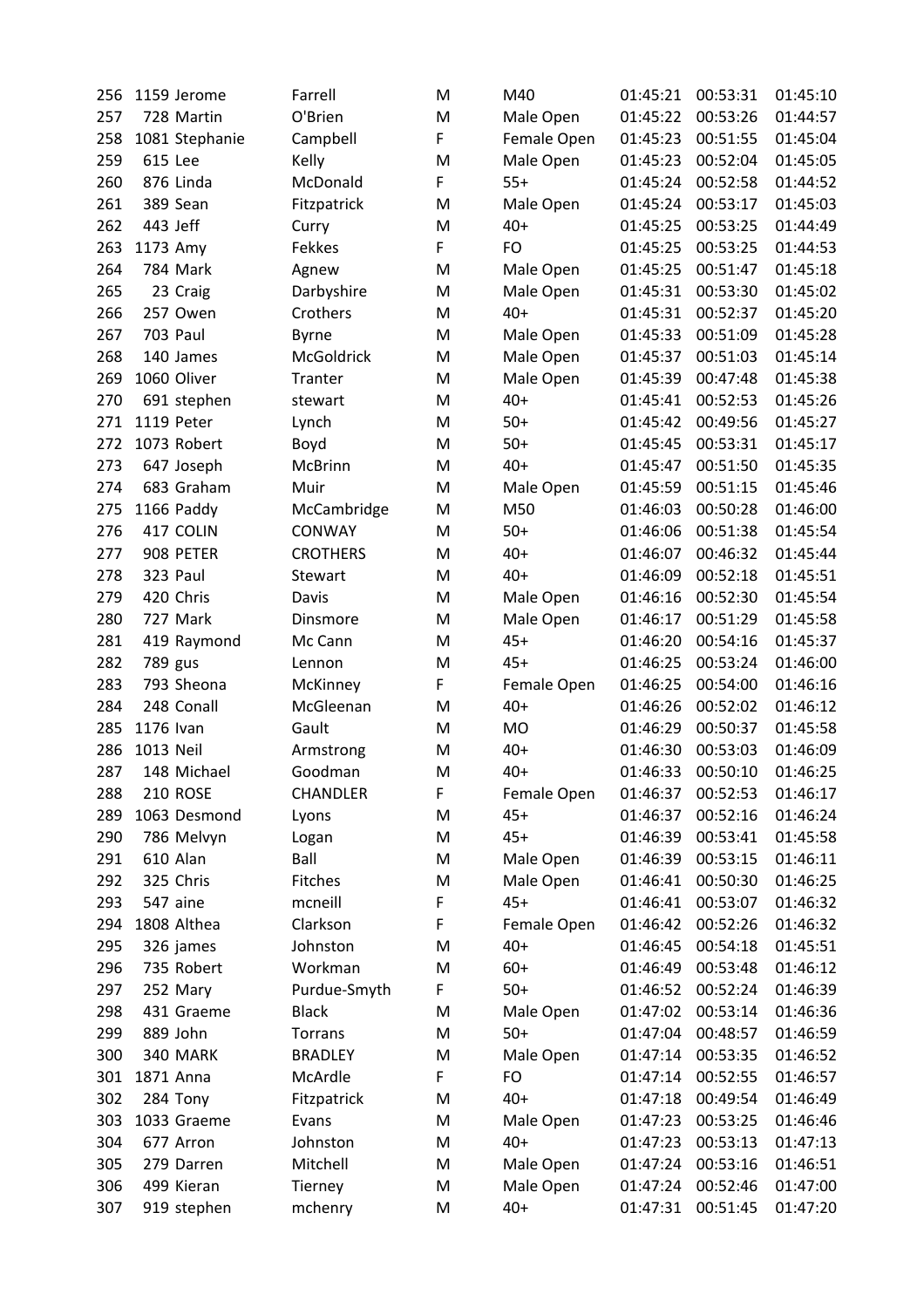| 308 | 660 Chris       | Conville           | M | Male Open   | 01:47:31 | 00:53:26 | 01:47:23 |
|-----|-----------------|--------------------|---|-------------|----------|----------|----------|
| 309 | 253 Lee         | McAulay            | M | Male Open   | 01:47:32 | 00:50:50 | 01:47:25 |
| 310 | 1109 Christy    | Reilly             | M | $55+$       | 01:47:46 | 00:53:19 | 01:47:32 |
| 311 | 1858 Shafei     | Sartawi            | M | M40         | 01:47:50 | 00:52:03 | 01:47:39 |
| 312 | 1135 Sharon     | Williamson         | F | F40         | 01:47:56 | 00:54:29 | 01:47:40 |
| 313 | 1057 Frank      | McBride            | M | $50+$       | 01:48:09 | 00:51:11 | 01:48:07 |
| 314 | 1816 James      | Rooney             | M | Male Open   | 01:48:11 | 00:52:55 | 01:47:44 |
| 315 | 525 John        | Donnelly           | M | $45+$       | 01:48:13 | 00:53:41 | 01:47:39 |
| 316 | 536 Alan        | ONeill             | M | Male Open   | 01:48:14 | 00:53:37 | 01:47:56 |
| 317 | 535 Julie       | ONeill             | F | Female Open | 01:48:14 | 00:53:38 | 01:47:56 |
| 318 | 984 sarah-jane  | mcfadden           | F | Female Open | 01:48:15 | 00:53:02 | 01:47:58 |
| 319 | 606 Helen       | Ryan               | F | Female Open | 01:48:15 | 00:53:25 | 01:48:05 |
| 320 | 1167 Ita        | McCambridge        | F | F50         | 01:48:15 | 00:53:20 | 01:48:13 |
| 321 | 1145 Aaron      | Lawrence           | M | <b>MO</b>   | 01:48:25 | 00:51:43 | 01:47:56 |
| 322 | 651 Martin      | Ferguson           | M | $40+$       | 01:48:26 | 00:53:26 | 01:47:52 |
| 323 | 1819 Hugh       | Dickson            | M | Male 55+    | 01:48:30 | 00:53:44 | 01:46:49 |
| 324 | 103 Glenn       | Loughins           | M | Male Open   | 01:48:35 | 00:52:49 | 01:48:17 |
| 325 | 1123 Gareth     | Carville           | M | Male Open   | 01:48:36 | 00:51:09 | 01:48:24 |
| 326 | 779 ciaran      | browne             | M | $40+$       | 01:48:37 | 00:52:26 | 01:48:30 |
| 327 | 724 nigel       | greenan            | M | Male Open   | 01:48:39 | 00:52:28 | 01:48:22 |
| 328 | 245 John        | <b>Banks</b>       | M | Male Open   | 01:48:42 | 00:52:26 | 01:48:02 |
| 329 | 440 Barry       | wheelwright        | M | Male Open   | 01:48:42 | 00:49:17 | 01:48:33 |
| 330 | 155 Peter       | Grimes             | M | $45+$       | 01:48:56 | 00:53:58 | 01:48:36 |
| 331 | 692 Bernadette  | Manley             | F | $55+$       | 01:48:56 | 00:53:41 | 01:48:45 |
| 332 | 150 jonathan    | mchugh             | M | $40+$       | 01:49:01 | 00:54:22 | 01:48:21 |
| 333 | 726 Colin       | Mitchell           | M | Male Open   | 01:49:03 | 00:53:30 | 01:47:55 |
| 334 | 763 Adam        | Jones              | M | $40+$       | 01:49:04 | 00:51:04 | 01:48:41 |
| 335 | 363 Luke        | Nicholl            | M | Male Open   | 01:49:06 | 00:51:02 | 01:48:55 |
| 336 | 361 Ryan        | <b>Bickerstaff</b> | M | Male Open   | 01:49:06 | 00:51:02 | 01:48:57 |
| 337 | 1825 Claire     | Forth              | F | Female 50+  | 01:49:09 | 00:54:00 | 01:48:40 |
| 338 | 45 Jonathan     | Davis              | M | Male Open   | 01:49:09 | 00:53:37 | 01:48:50 |
| 339 | 138 Simon       | Donaldson          | M | Male Open   | 01:49:11 | 00:53:45 | 01:48:39 |
| 340 | 336 Simon       | Snodgrass          | M | Male Open   | 01:49:17 | 00:54:54 | 01:48:22 |
| 341 | <b>581 DAVE</b> | <b>FULCHER</b>     | M | $55+$       | 01:49:20 | 00:52:33 | 01:49:12 |
| 342 | 1261 Paul       | McFrown            | M | M40         | 01:49:22 | 00:52:57 | 01:48:56 |
| 343 | 226 SIMON       | <b>MOFFETT</b>     | M | $40+$       | 01:49:23 | 00:54:47 | 01:48:40 |
| 344 | 28 Alison       | McAllister         | F | $40+$       | 01:49:23 | 00:55:29 | 01:48:51 |
| 345 | 531 Lisa        | Hedley             | F | Female Open | 01:49:25 | 00:54:32 | 01:48:54 |
| 346 | 541 Kelli       | Thornton           | F | Female Open | 01:49:25 | 00:54:33 | 01:48:54 |
| 347 | 554 Malachy     | Keenan             | M | $45+$       | 01:49:26 | 00:53:27 | 01:48:51 |
| 348 | 505 Aidan       | Fields             | M | $40+$       | 01:49:26 | 00:53:51 | 01:49:01 |
| 349 | 402 Hugo        | Carlin             | M | $55+$       | 01:49:28 | 00:53:51 | 01:49:00 |
| 350 | 410 Steven      | Penny              | M | Male Open   | 01:49:28 | 00:53:51 | 01:49:01 |
| 351 | 186 Jim         | Larkin             | M | Male Open   | 01:49:30 | 00:53:25 | 01:49:07 |
| 352 | 1121 Rowan      | Quinn              | M | Male Open   | 01:49:31 | 00:55:05 | 01:49:06 |
| 353 | 916 Anne        | Killen             | F | Female Open | 01:49:33 | 00:54:46 | 01:49:19 |
| 354 | 63 Dean         | Collins            | M | $45+$       | 01:49:36 | 00:53:47 | 01:48:58 |
| 355 | 165 Steven      | Smith              | M | $45+$       | 01:49:37 | 00:52:45 | 01:48:45 |
| 356 | 1122 timothy    | boyle              | M | Male Open   | 01:49:38 | 00:55:05 | 01:49:13 |
| 357 | 237 Kevin       | <b>Terry</b>       | M | Male Open   | 01:49:39 | 00:55:39 | 01:49:28 |
| 358 | 143 Andrew      | Wilson             | M | $40+$       | 01:49:42 | 00:53:53 | 01:48:53 |
| 359 | 113 Adam        | Kernohan           | M | Male Open   | 01:49:42 | 00:54:05 | 01:49:03 |
|     |                 |                    |   |             |          |          |          |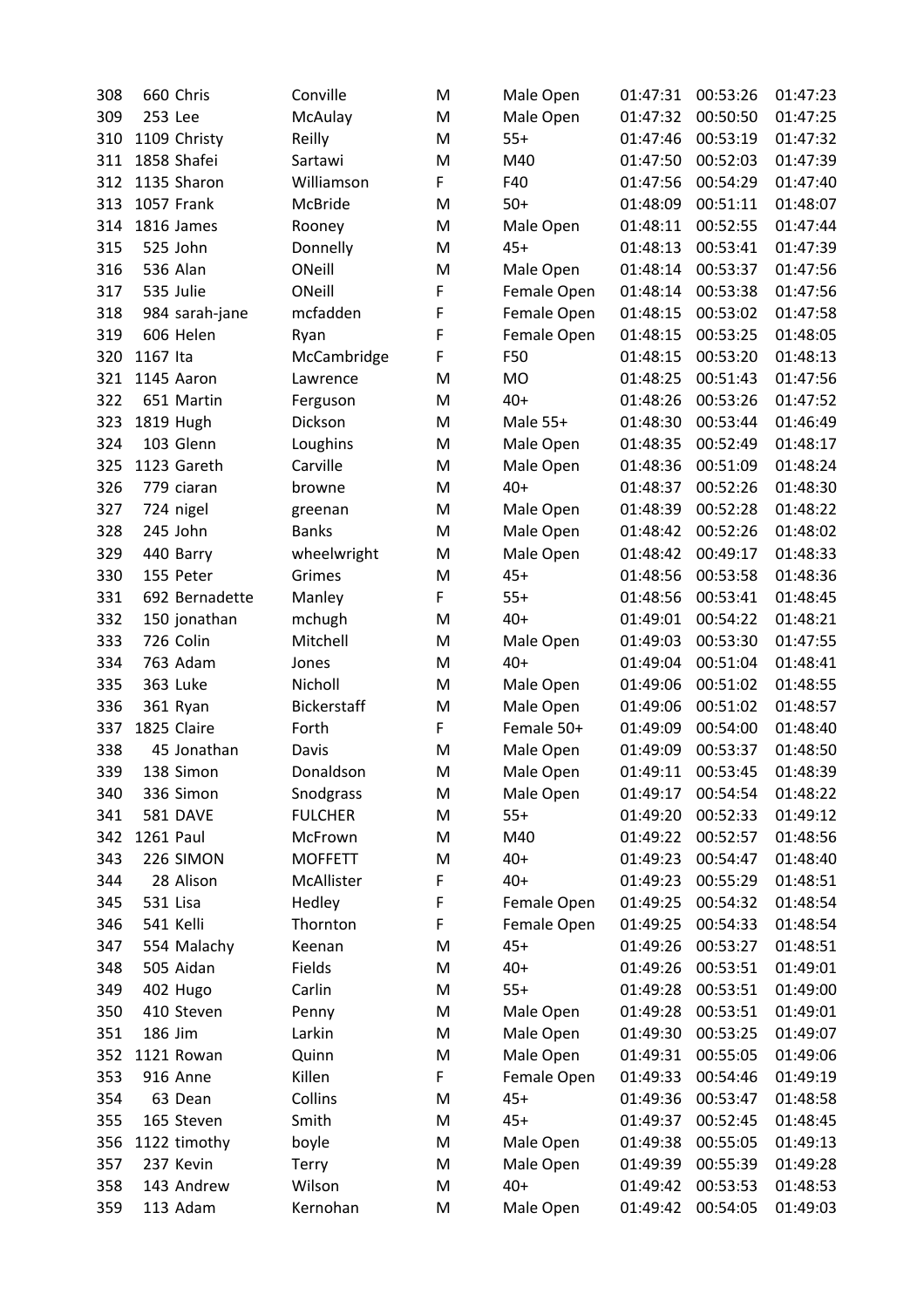| 360 | 904 David      | Rainey           | M | $50+$       | 01:49:42 | 00:54:47 | 01:49:08 |
|-----|----------------|------------------|---|-------------|----------|----------|----------|
| 361 | 68 Chris       | Lawless          | M | Male Open   | 01:49:44 | 00:54:38 | 01:49:05 |
| 362 | 564 Greg       | Heaney           | M | $40+$       | 01:49:50 | 00:51:14 | 01:49:46 |
| 363 | 1820 Catherine | Mark             | F | Female Open | 01:49:52 | 00:53:47 | 01:49:12 |
| 364 | 1811 Brendan   | Campbell         | M | Male 45+    | 01:49:52 | 00:53:38 | 01:49:49 |
| 365 | 1133 Linda     | Farquhar         | F | F40         | 01:49:54 | 00:53:41 | 01:49:19 |
| 366 | 243 Paul       | Greene           | M | Male Open   | 01:49:55 | 00:53:41 | 01:49:13 |
| 367 | 593 Tim        | Huey             | M | $40+$       | 01:49:55 | 00:53:45 | 01:49:45 |
| 368 | 795 Megan      | Creightom        | F | Female Open | 01:49:55 | 00:52:50 | 01:49:54 |
| 369 | 36 Gordon      | Glass            | M | $45+$       | 01:49:56 | 00:54:46 | 01:49:26 |
|     | 799 Brendan    | Rice             |   |             |          | 00:50:48 | 01:49:57 |
| 370 | 1155 Sean      |                  | M | Male Open   | 01:50:00 |          |          |
| 371 |                | Haughian         | M | $M35+$      | 01:50:03 | 00:51:41 | 01:49:47 |
| 372 | 668 SAMUEL     | <b>MCCONNELL</b> | M | $45+$       | 01:50:03 | 00:52:43 | 01:50:00 |
| 373 | 965 Paul       | Grant            | M | $40+$       | 01:50:04 | 00:54:30 | 01:49:59 |
| 374 | 498 Julie      | Thompson         | F | $40+$       | 01:50:05 | 00:56:10 | 01:49:57 |
| 375 | 665 Robert     | Thompson         | M | Male Open   | 01:50:08 | 00:54:53 | 01:49:46 |
| 376 | 437 Joe        | Conlon           | M | $45+$       | 01:50:09 | 00:54:37 | 01:49:51 |
| 377 | 274 Stephen    | <b>Bennett</b>   | M | Male Open   | 01:50:09 | 00:54:37 | 01:49:48 |
| 378 | 1017 philip    | bailie           | M | $40+$       | 01:50:10 | 00:53:37 | 01:49:34 |
| 379 | 749 Sue        | Small            | F | Female Open | 01:50:11 | 00:55:15 | 01:49:33 |
| 380 | 125 Rachel     | Markey           | F | Female Open | 01:50:12 | 00:54:20 | 01:50:00 |
| 381 | 515 Natalie    | <b>Bowbanks</b>  | F | Female Open | 01:50:23 | 00:52:50 | 01:50:18 |
| 382 | 1034 Gary      | Alcorn           | M | Male Open   | 01:50:24 | 00:53:46 | 01:49:59 |
| 383 | 1035 Kristofor | Mayell           | M | Male Open   | 01:50:24 | 00:53:46 | 01:50:01 |
| 384 | 259 Ian        | Walker           | M | Male Open   | 01:50:25 | 00:57:07 | 01:49:23 |
| 385 | 621 Clifford   | Morrison         | M | $55+$       | 01:50:26 | 00:54:00 | 01:49:57 |
| 386 | 783 Eunan      | Kearney          | M | $40+$       | 01:50:28 | 00:54:03 | 01:50:06 |
| 387 | 872 David      | Fallows          | F | $50+$       | 01:50:42 | 00:56:10 | 01:50:07 |
| 388 | 652 Krzysztof  | Kowalski         | M | Male Open   | 01:50:45 | 00:53:38 | 01:50:43 |
| 389 | 1066 Danielle  | Kerr             | F | Female Open | 01:50:47 | 00:56:05 | 01:50:04 |
| 390 | 13 David       | Larmour          | M | Male Open   | 01:50:51 | 00:55:21 | 01:49:56 |
| 391 | 1840 Gary      | Prunty           |   | M40+        | 01:50:52 | 00:54:44 | 01:50:37 |
| 392 | 532 Gerard     | Moore            | M | $50+$       | 01:50:57 | 00:53:25 | 01:50:16 |
| 393 | 575 Michael    | Flanagan         | M | Male Open   | 01:51:01 | 00:54:11 | 01:50:22 |
| 394 | 388 William    | Shannon          | M | $60+$       | 01:51:01 | 00:55:31 | 01:50:26 |
| 395 | 1117 Alistair  | Brown            | M | Male Open   | 01:51:01 | 00:54:32 | 01:50:31 |
|     |                |                  |   |             |          |          |          |
| 396 | 988 john       | mcaliskey        | M | $45+$       | 01:51:04 | 00:53:47 | 01:50:35 |
| 397 | 216 Anthony    | McDonnell        | M | Male Open   | 01:51:05 | 00:52:45 | 01:50:39 |
| 398 | 109 Jason      | Atkin            | M | Male Open   | 01:51:10 | 00:52:08 | 01:50:54 |
| 399 | 682 Jonathan   | Weston           | M | $45+$       | 01:51:12 | 00:53:26 | 01:50:47 |
| 400 | 117 Andrea     | Thompson         | F | Female Open | 01:51:15 | 00:53:44 | 01:50:44 |
| 401 | 1078 Patricia  | Shields          | F | $50+$       | 01:51:15 | 00:54:28 | 01:51:11 |
| 402 | 1061 Liam      | Weeks            | M | Male Open   | 01:51:20 | 00:53:21 | 01:50:12 |
| 403 | 465 Stephen    | Reid             | M | Male Open   | 01:51:21 | 00:57:29 | 01:51:21 |
| 404 | 483 dwyer      | o connor         | M | $45+$       | 01:51:26 | 00:52:33 | 01:51:04 |
| 405 | 1053 John      | Leydon           | M | Male Open   | 01:51:28 | 00:56:27 | 01:50:09 |
| 406 | 980 Clive      | Weir             | M | $45+$       | 01:51:31 | 00:55:57 | 01:50:41 |
| 407 | 69 John        | Nelson           | M | $50+$       | 01:51:33 | 00:55:33 | 01:50:50 |
| 408 | 859 Joanna     | McArdle          | F | Female Open | 01:51:33 | 00:55:33 | 01:50:51 |
| 409 | 756 James      | Press            | M | Male Open   | 01:51:33 | 00:56:51 | 01:51:02 |
| 410 | 587 Andrew     | Cummings         | M | $45+$       | 01:51:34 | 00:56:38 | 01:51:25 |
| 411 | 338 Jonathan   | Dewart           | M | Male Open   | 01:51:37 | 00:52:58 | 01:50:53 |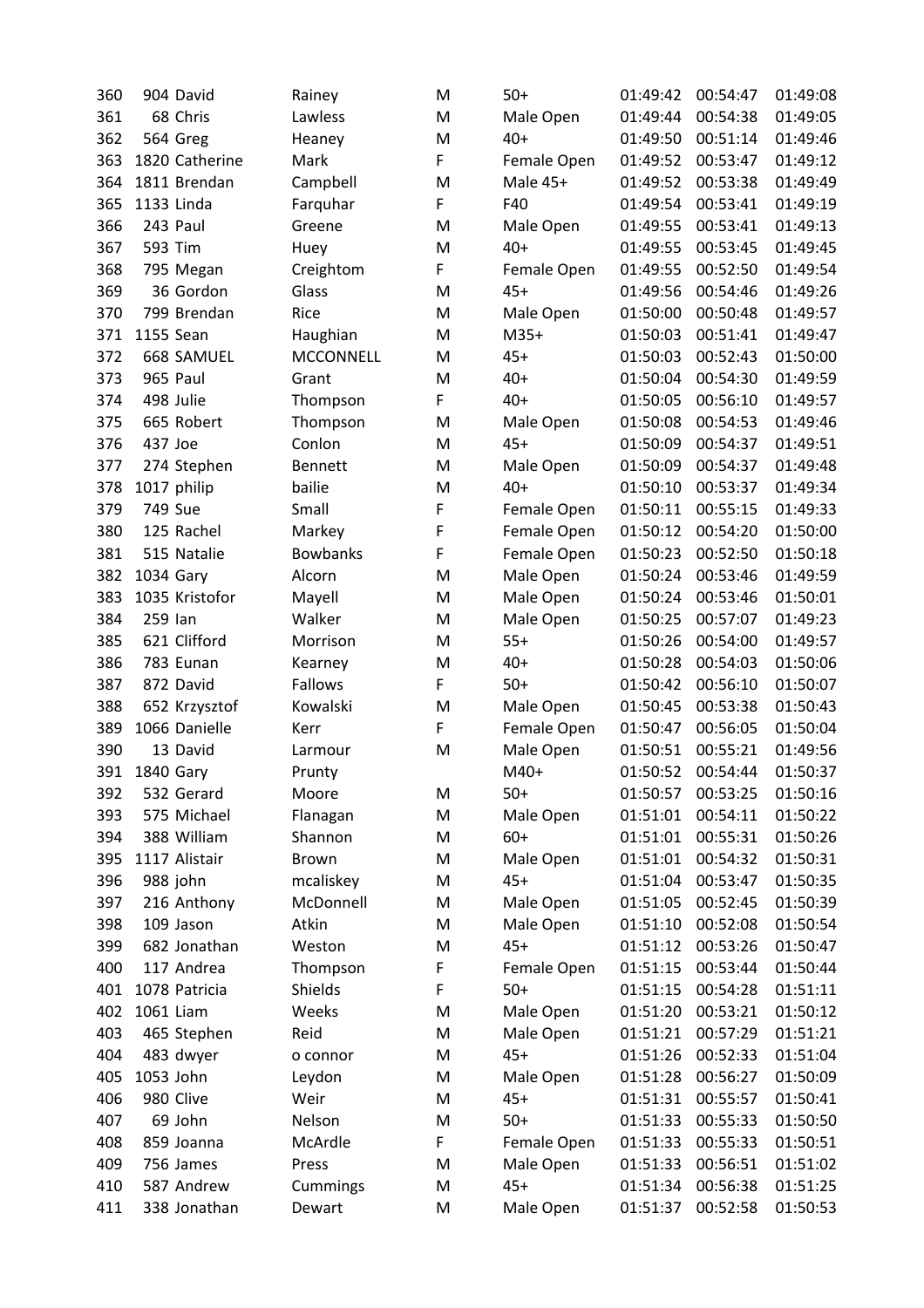| 412 | 275 Karen        | Jung            | F | Female Open | 01:51:39 | 00:55:27 | 01:51:03 |
|-----|------------------|-----------------|---|-------------|----------|----------|----------|
| 413 | 301 Jack         | Carberry        | M | $65+$       | 01:51:41 | 00:54:07 | 01:51:15 |
| 414 | 1148 Mairead     | McAleer         | F | F35         | 01:51:41 | 00:56:03 | 01:51:27 |
| 415 | 238 Nichola      | Stewart         | F | Female Open | 01:51:41 | 00:54:14 | 01:51:38 |
| 416 | 807 Sean         | Quinn           | M | $45+$       | 01:51:42 | 00:56:44 | 01:50:57 |
| 417 | <b>1213 Paul</b> | Mawhinney       | M | MO          | 01:51:42 | 00:56:45 | 01:50:58 |
| 418 | 1068 Conor       | Connolly        | M | $40+$       | 01:51:43 | 00:56:45 | 01:50:58 |
| 419 | 971 Ross         | Bingham         | M | $45+$       | 01:51:43 | 00:55:29 | 01:51:40 |
| 420 | 661 Leslie       | Murray          | M | $45+$       | 01:51:47 | 00:53:58 | 01:50:54 |
| 421 | 175 Alison       | Love            | F | Female Open | 01:51:47 | 00:56:56 | 01:51:02 |
| 422 | 198 Peter        | Glass           | M | Male Open   | 01:51:47 | 00:53:22 | 01:51:18 |
| 423 | 173 Nathan       | Porter          | M | Male Open   | 01:51:50 | 00:54:14 | 01:51:34 |
| 424 | 1855 Gary        | Cassidy         | M | <b>MO</b>   | 01:51:51 | 00:53:35 | 01:51:33 |
| 425 | 626 Peter        | Ferguson        | M | Male Open   | 01:51:52 | 00:53:27 | 01:51:35 |
| 426 | 177 Tina         | Crawley         | F | $45+$       | 01:51:53 | 00:54:55 | 01:51:39 |
| 427 | 126 Paul         | Skelton         | M | $40+$       | 01:51:57 | 00:54:15 | 01:51:23 |
| 428 | 1124 Aidan       | Spence          | M | Male Open   | 01:51:57 | 00:53:30 | 01:51:39 |
| 429 | 612 Michael      | Harris          | M | $45+$       | 01:51:58 | 00:57:18 | 01:51:49 |
| 430 | 853 TARA         | <b>SCOTT</b>    | F | Female Open | 01:52:00 | 00:54:50 | 01:51:10 |
| 431 | 422 Raymond      | Crilly          | M | $55+$       | 01:52:00 | 00:54:50 | 01:51:28 |
| 432 | 7 Diarmuid       | Sands           | M | Male Open   | 01:52:12 | 00:53:08 | 01:51:28 |
| 433 | 149 john robert  | johnston        | M | $40+$       | 01:52:14 | 00:54:07 | 01:51:47 |
| 434 | 493 Stephen      | Jones           | M | $50+$       | 01:52:15 | 00:52:50 | 01:51:47 |
| 435 | 1850 Shane       | Martin          | M | <b>MO</b>   | 01:52:23 | 00:53:07 | 01:51:56 |
| 436 | 882 Jessica      | Faulkner        | F | $40+$       | 01:52:27 | 00:53:36 | 01:51:48 |
| 437 | 135 Cormac       | Rice            | M | Male Open   | 01:52:27 | 00:56:28 | 01:52:16 |
| 438 | 1032 Rodney      | caldwell        | M | $40+$       | 01:52:28 | 00:55:16 | 01:52:11 |
| 439 | 865 Johnny       | Carberry-Rogers | M | Male Open   | 01:52:29 | 00:54:19 | 01:51:51 |
| 440 | 474 Chris        | Prior           | M | Male Open   | 01:52:29 | 00:55:17 | 01:52:13 |
| 441 | 21 Deborah       | Walsh           | F | Female Open | 01:52:30 | 00:55:13 | 01:52:01 |
| 442 | 684 Georgina     | Muir            | F | Female Open | 01:52:35 | 00:57:24 | 01:51:20 |
| 443 | 627 emma         | moley           | F | Female Open | 01:52:37 | 00:56:30 | 01:51:34 |
| 444 | 1805 Muir        | Clark           | M | Male 45+    | 01:52:37 | 00:55:11 | 01:52:06 |
| 445 | 130 Darren       | Prior           | M | Male Open   | 01:52:37 | 00:56:15 | 01:52:07 |
| 446 | 759 URSULA       | CAMPBELL        | F | $40+$       | 01:52:37 | 00:57:21 | 01:52:20 |
| 447 | 1806 Amanda      | Kenny           | F | Female 45+  | 01:52:42 | 00:55:11 | 01:52:10 |
| 448 | 1143 Johnny      | Adams           | M | MO          | 01:52:43 | 00:55:46 | 01:52:13 |
| 449 | 1144 Aaron       | Dickson         | M | <b>MO</b>   | 01:52:43 | 00:55:46 | 01:52:13 |
| 450 | 232 Declan       | Connor          | M | Male Open   | 01:52:47 | 00:54:05 | 01:52:47 |
| 451 | 196 Stephen      | Dunn            | M | $40+$       | 01:52:48 | 00:55:21 | 01:52:14 |
| 452 | 1150 Jane        | Annett          | F | FO          | 01:52:48 | 00:56:27 | 01:52:20 |
| 453 | 416 Thomas       | Doherty         | M | Male Open   | 01:52:48 | 00:55:30 | 01:52:23 |
| 454 | 164 John         | McCann          | M | $45+$       | 01:52:48 | 00:52:35 | 01:52:31 |
| 455 | 502 Theresa      | McAleer         | F | $45+$       | 01:52:48 | 00:56:08 | 01:52:41 |
| 456 | 940 Padraic      | Quinn           | M | Male Open   | 01:52:52 | 00:53:43 | 01:52:31 |
| 457 | 1019 kevin       | mcateer         | M | $40+$       | 01:52:52 | 00:52:48 | 01:52:47 |
| 458 | 450 Stuart       | Lynn            | M | $45+$       | 01:52:54 | 00:55:58 | 01:52:02 |
| 459 | 373 Catriona     | Shatwell        | F | $45+$       | 01:52:54 | 00:55:26 | 01:52:31 |
| 460 | 712 lan          | <b>BATES</b>    | M | $55+$       | 01:52:57 | 00:54:48 | 01:52:22 |
| 461 | 1136 lan         | Sommerville     | M | MO          | 01:52:58 | 00:54:30 | 01:52:42 |
| 462 | 439 adrian       | daye            | M | $40+$       | 01:53:01 | 00:49:12 | 01:52:54 |
| 463 | 457 Robert       | McFerran        | M | $50+$       | 01:53:08 | 00:53:29 | 01:52:42 |
|     |                  |                 |   |             |          |          |          |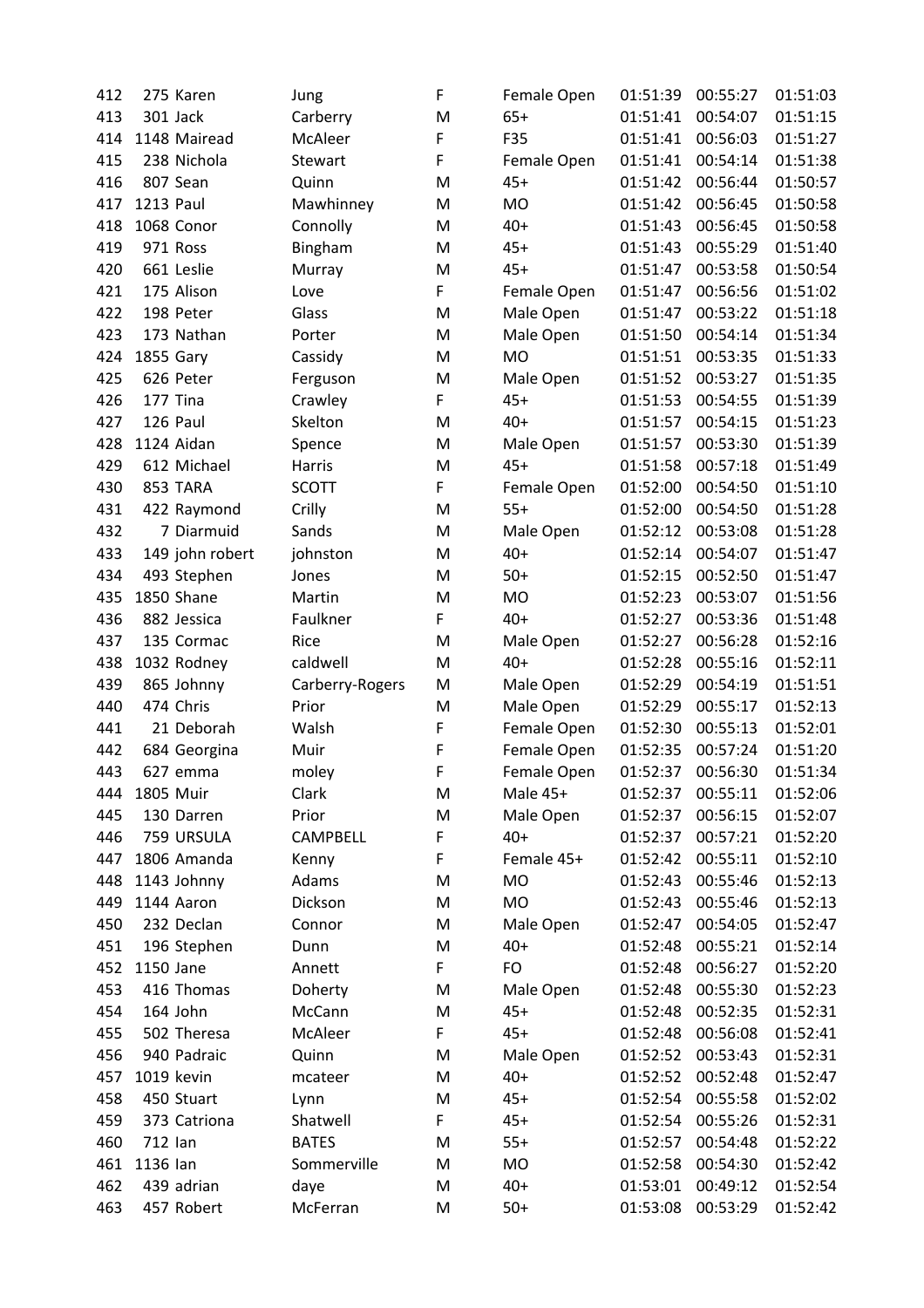| 464        | 276 Brian     | Keegan                | M      | $50+$             | 01:53:08             | 00:53:29 | 01:52:44 |
|------------|---------------|-----------------------|--------|-------------------|----------------------|----------|----------|
| 465        | 187 Mark      | Thom                  | M      | Male Open         | 01:53:09             | 00:55:30 | 01:52:58 |
| 466        | 991 fergus    | bradley               | M      | $45+$             | 01:53:13             | 00:54:03 | 01:52:48 |
| 467        | 1220 Brendan  | Mulholland            | M      | M45               | 01:53:16             | 00:54:05 | 01:53:14 |
| 468        | 1070 Stuart   | <b>Burns</b>          | M      | Male Open         | 01:53:17             | 00:56:32 | 01:52:30 |
| 469        | 102 Mervyn    | Thompson              | M      | $40+$             | 01:53:18             | 00:56:49 | 01:52:46 |
| 470        | 108 Norman    | <b>ROLESTON</b>       | M      | $40+$             | 01:53:20             | 00:55:34 | 01:52:40 |
| 471        | 1030 Emma     | Sheehy                | F      | $40+$             | 01:53:23             | 00:56:06 | 01:52:56 |
| 472        | 426 Aidan     | <b>Black</b>          | M      | Male Open         | 01:53:31             | 00:56:43 | 01:53:20 |
| 473        | 1847 Colm     | Devlin                | M      | $M45+$            | 01:53:33             | 00:54:31 | 01:53:29 |
| 474        | 418 Paul      | <b>Byrne</b>          | M      | $45+$             | 01:53:35             | 00:56:46 | 01:53:18 |
| 475        | 212 Timothy   | Houston               | M      | Male Open         | 01:53:36             | 00:58:15 | 01:53:10 |
| 476        | 680 James     | Martin                | M      | $50+$             | 01:53:41             | 00:55:17 | 01:52:38 |
| 477        | 1131 Chris    | Dogherty              | M      | M35               | 01:53:42             | 00:56:19 | 01:52:39 |
| 478        | 503 Shona     | McAleer               | F      | Female Open       | 01:53:42             | 00:56:10 | 01:53:05 |
| 479        | 730 colin     | campbell              | M      | Male Open         | 01:53:42             | 00:56:34 | 01:53:27 |
| 480        | 713 Al        | Dorman                | M      | Male Open         | 01:53:44             | 00:57:13 | 01:53:06 |
| 481        | 976 Phelim    | Lundy                 | M      |                   | 01:53:45             | 00:58:32 | 01:52:19 |
| 482        | 178 Terry     | Hamilton              | M      | Male Open         | 01:53:45             | 00:58:00 | 01:52:27 |
| 483        | 303 Mark      | Devlin                | M      | Male Open         | 01:53:46             | 00:57:27 | 01:52:59 |
| 484        | 1216 Tyler    | Foster                | M      | <b>MO</b>         | 01:54:15             | 00:54:52 | 01:54:07 |
| 485        | 942 George    | <b>Bates</b>          | M      | $40+$             | 01:54:19             | 00:57:17 | 01:53:05 |
| 486        | 1118 XAVIER   | <b>GARCES</b>         | M      | Male Open         | 01:54:19             | 00:58:18 | 01:54:05 |
| 487        | 657 Joanne    | Garvin                | F      | Female Open       | 01:54:24             | 00:55:25 | 01:54:08 |
| 488        | 313 KIERAN    | <b>DUFFY</b>          | M      | $50+$             | 01:54:28             | 00:57:34 | 01:54:20 |
| 489        | 637 Cara      | Hamilton              | F      | Female Open       | 01:54:29             | 00:57:20 | 01:54:12 |
| 490        | 1005 Joe      | Ervine                | M      | Male Open         | 01:54:31             | 00:55:25 | 01:54:13 |
| 491        | 790 Rodney    | McLaughlin            | M      | $45+$             | 01:54:33             | 00:55:26 | 01:53:52 |
| 492        | 50 Stephen    | Dunne                 | M      | Male Open         | 01:54:34             | 00:57:26 | 01:54:22 |
| 493        | 560 Colin     | Mitchell              | M      | $55+$             | 01:54:45             | 00:57:32 | 01:53:58 |
| 494        | 842 Conchobar | Hayes                 | M      | Male Open         | 01:54:49             | 00:55:33 | 01:54:47 |
| 495        | 871 Rodney    | Haskins               | M      | $55+$             | 01:54:50             | 00:57:51 | 01:54:09 |
| 496        | 492 Graham    | Hill                  | M      | $60+$             | 01:54:53             | 00:56:31 | 01:54:34 |
| 497        | 628 Alan      | Mccracken             | M      | $45+$             | 01:54:57             | 00:54:18 | 01:54:50 |
| 498        | 569 Brian     | Markey                | M      | Male Open         | 01:54:58             | 00:57:16 | 01:54:15 |
| 499        | 618 David     |                       | M      | Male Open         | 01:54:58             | 00:57:16 | 01:54:15 |
|            | 858 sandra    | Hughes                |        |                   |                      | 00:56:18 | 01:54:24 |
| 500        | 1802 Leo      | mayne                 | F      | Female Open       | 01:54:58<br>01:54:58 | 00:54:11 | 01:54:32 |
| 501<br>502 | 828 Alan      | McGrenaghan<br>McCaul | M<br>M | Male 50+<br>$40+$ | 01:54:58             | 00:54:46 |          |
|            |               |                       |        |                   |                      |          | 01:54:33 |
| 503        | 1838 Russell  | bailey                |        | M40+<br>$40+$     | 01:54:58             | 00:54:09 | 01:54:35 |
| 504        | 185 Paul      | Gormley               | M      |                   | 01:55:00             | 00:55:21 | 01:54:59 |
| 505        | 559 Richard   | Mayne                 | M      | Male Open         | 01:55:01             | 00:56:41 | 01:54:13 |
| 506        | 1127 Michael  | Rivers                | M      | M45+              | 01:55:02             | 00:55:17 | 01:54:26 |
| 507        | 1128 Andrew   | Rivers                | M      | M45               | 01:55:03             | 00:55:18 | 01:54:26 |
| 508        | 320 Dominic   | Kelly                 | M      | Male Open         | 01:55:06             | 00:57:37 | 01:54:25 |
| 509        | 928 Nichola   | Fitzgerald            | F.     | Female Open       | 01:55:09             | 00:56:05 | 01:54:31 |
| 510        | 977 Seamus    | McGeown               | M      |                   | 01:55:11             | 00:58:32 | 01:53:45 |
| 511        | 701 stuart    | preston               | M      | $50+$             | 01:55:15             | 00:59:32 | 01:54:21 |
| 512        | 240 James     | O'connor              | M      | Male Open         | 01:55:17             | 00:51:17 | 01:55:04 |
| 513        | 815 Angie     | Mc Caffrey            | F      | Female Open       | 01:55:17             | 00:59:04 | 01:55:17 |
| 514        | 421 Andree    | Ardis                 | F      | $40+$             | 01:55:22             | 00:55:20 | 01:55:09 |
| 515        | 239 Jack      | Dallas                | M      | Male Open         | 01:55:24             | 00:55:23 | 01:55:21 |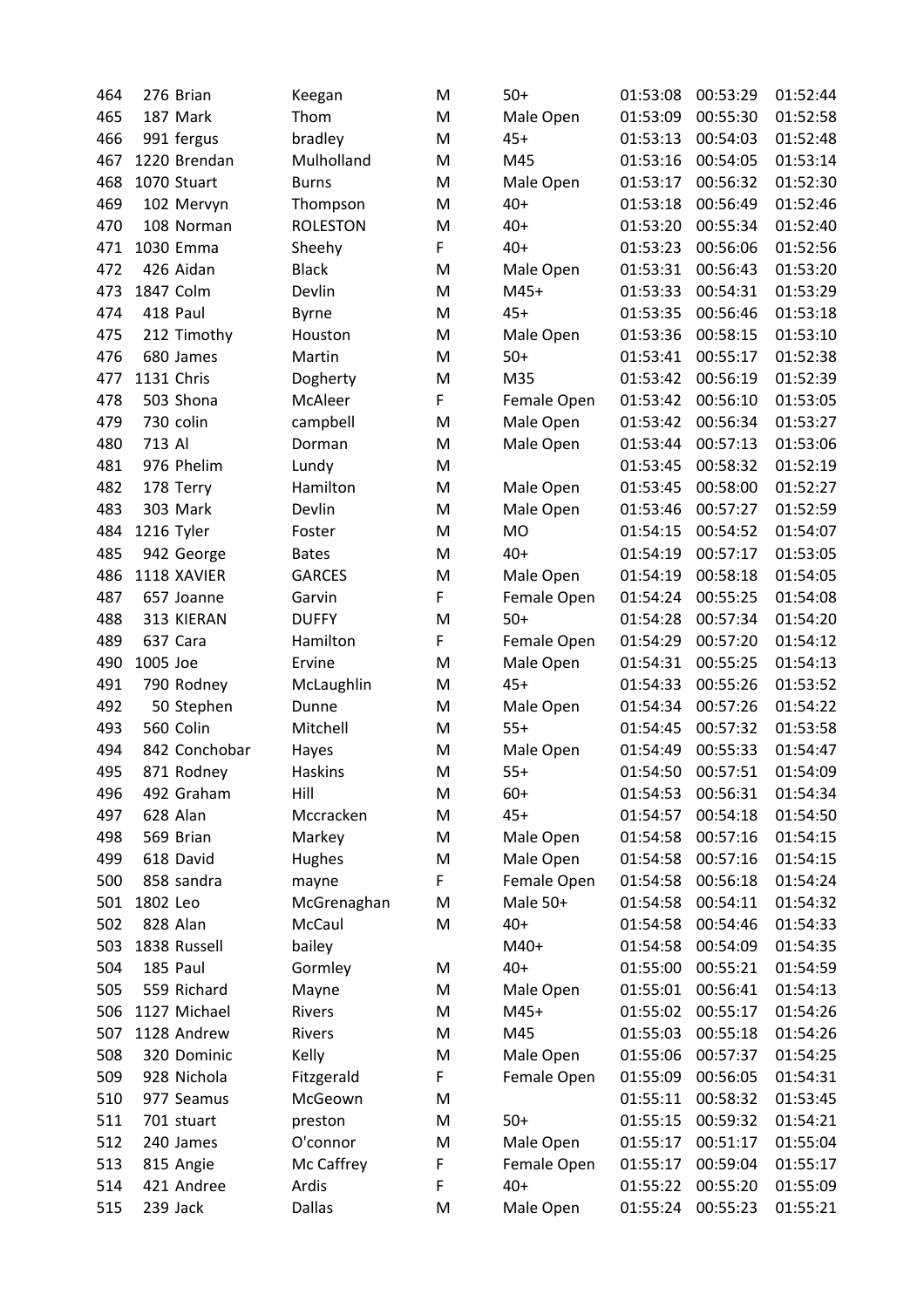| 516 | 791 Michael    | Cathcart        | M | $45+$       | 01:55:30 | 00:55:23 | 01:54:49 |
|-----|----------------|-----------------|---|-------------|----------|----------|----------|
| 517 | 832 Edwin      | Murphy          | M | $40+$       | 01:55:30 | 00:56:44 | 01:55:08 |
| 518 | 1051 Damian    | Fay             | M | Male Open   | 01:55:31 | 00:59:17 | 01:54:35 |
| 519 | 287 joelene    | scott           | F | Female Open | 01:55:31 | 00:57:00 | 01:55:00 |
| 520 | 54 Dermot      | Smyth           | M | Male Open   | 01:55:32 | 00:58:12 | 01:54:48 |
| 521 | 1049 Grace     | Calvert         | F | Female Open | 01:55:37 | 00:58:09 | 01:55:04 |
| 522 | 315 Claire     | Quinn           | F | Female Open | 01:55:38 | 00:57:42 | 01:55:29 |
| 523 | 870 Catherine  | Cauley          | F |             | 01:55:40 | 00:58:58 | 01:55:01 |
| 524 | 386 Colin      | Russell         | M | $50+$       | 01:55:41 | 00:57:59 | 01:54:52 |
| 525 | 137 Geoffrey   | Scott           | M | Male Open   | 01:55:56 | 00:57:01 | 01:55:08 |
| 526 | 1812 Marc      | Pinkerton       | M | Male 40+    | 01:55:59 | 00:55:44 | 01:55:55 |
| 527 | 1223 Brendan   | Duff            | M | <b>MO</b>   | 01:56:02 | 00:58:43 | 01:54:44 |
| 528 | 1883 Catherine | Smith           | F | <b>FO</b>   | 01:56:05 | 00:59:15 | 01:55:06 |
| 529 | 926 BRENDAN    | <b>CARBIN</b>   | M | Male Open   | 01:56:08 | 00:55:33 | 01:55:39 |
| 530 | 114 Ciara      | McKay           | F | Female Open | 01:56:10 | 00:57:03 | 01:56:06 |
| 531 | 855 Graham     | White           | F | Male Open   | 01:56:17 | 00:58:43 | 01:55:14 |
| 532 | 1259 Micheal   | <b>Shiels</b>   | M | <b>MO</b>   | 01:56:17 | 00:59:27 | 01:55:22 |
| 533 | 1803 Gavin     | Boyd            | M | Male 50+    | 01:56:18 | 00:56:05 | 01:56:02 |
| 534 | 1864 Paul      | Greenaway       | M | <b>MO</b>   | 01:56:22 | 00:55:22 | 01:55:47 |
| 535 | 642 Wayne      | Greenaway       | M | Male Open   | 01:56:22 | 00:55:23 | 01:55:48 |
| 536 | 543 Padraic    | Murphy          | M | Male Open   | 01:56:23 | 00:54:46 | 01:55:44 |
| 537 | 432 Caroline   | Salters         | F | Female Open | 01:56:23 | 00:55:59 | 01:55:52 |
| 538 | 1082 Barry     | McMullan        | M | $40+$       | 01:56:24 | 00:56:12 | 01:56:00 |
| 539 | 625 Colum      | Benstead        | M | Male Open   | 01:56:25 | 00:59:34 | 01:55:40 |
| 540 | 302 Gordon     | hull            | M | Male Open   | 01:56:27 | 00:58:40 | 01:55:05 |
| 541 | 777 Hannah     | Schmuck         | F | Female Open | 01:56:27 | 00:59:34 | 01:55:32 |
| 542 | 1258 Callum    | Vowles          | M | <b>MO</b>   | 01:56:29 | 00:55:49 | 01:56:29 |
| 543 | 231 Lauren     | Elder           | F | Female Open | 01:56:32 | 00:56:12 | 01:56:01 |
| 544 | 191 George     | Munroe          | M | $55+$       | 01:56:39 | 00:57:27 | 01:56:00 |
| 545 | 280 Nichola    | Henderson       | F | $40+$       | 01:56:39 | 00:57:21 | 01:56:30 |
| 546 | 973 Brian      | Creighton       | M | $45+$       | 01:56:39 | 00:57:20 | 01:56:31 |
| 547 | 723 john       | williams        | M | $40+$       | 01:56:40 | 00:59:26 | 01:55:43 |
| 548 | 699 Alastair   | McKinley        | M | Male Open   | 01:56:41 | 00:58:51 | 01:55:38 |
| 549 | 294 Clare      | Hudson          | F | Female Open | 01:56:41 | 00:56:33 | 01:56:11 |
| 550 | 1224 Stephen   | McGrath         | M | MO          | 01:56:42 | 00:59:18 | 01:56:42 |
| 551 | 201 roisin     | mcaleer         | F | Female Open | 01:56:43 | 00:56:58 | 01:56:27 |
| 552 | 555 mark       | ramsey          | M | $45+$       | 01:56:45 | 00:59:29 | 01:55:45 |
| 553 | 1015 Thomas    | McKenna         | M | Male Open   | 01:56:47 | 00:52:38 | 01:56:38 |
| 554 | 745 Jennifer   | Mckeever        | F | Female Open | 01:56:50 | 00:59:47 | 01:55:37 |
| 555 | 983 Colm       | O'Brien         | M | $50+$       | 01:56:56 | 00:55:12 | 01:56:27 |
| 556 | 986 Alison     | Lowry           | F | Female Open | 01:56:59 | 00:59:26 | 01:56:11 |
| 557 | 460 Noel       | Lavery          | M | $50+$       | 01:57:07 | 00:57:31 | 01:56:34 |
| 558 | 461 Alison     | McClenahan      | F | Female Open | 01:57:07 | 00:57:31 | 01:56:35 |
| 559 | 100 Neil       | Marsden         | M | $40+$       | 01:57:13 | 00:57:57 | 01:56:13 |
| 560 | 755 Oliver     | Mort            | M | Male Open   | 01:57:16 | 00:56:59 | 01:55:57 |
| 561 | 1058 Miles     | McCoy           | M | Male Open   | 01:57:23 | 00:53:21 | 01:57:23 |
| 562 | 734 CONNELL    | <b>MCGINLEY</b> | M | Male Open   | 01:57:25 | 01:01:33 | 01:56:26 |
| 563 | 1821 John      | Harper          | M | Male 45+    | 01:57:32 | 00:56:10 | 01:57:04 |
| 564 | 83 Alasdair    | Duff            | M | Male Open   | 01:57:35 | 00:59:01 | 01:56:49 |
| 565 | 1221 Andrew    | Bell            | M | MO          | 01:57:35 | 00:57:00 | 01:56:52 |
| 566 | 4 Stefanie     | Eisenstadt      | F | Female Open | 01:57:37 | 00:57:54 | 01:57:05 |
| 567 | 752 Stuart     | Graham          | M | Male Open   | 01:57:40 | 00:57:29 | 01:56:58 |
|     |                |                 |   |             |          |          |          |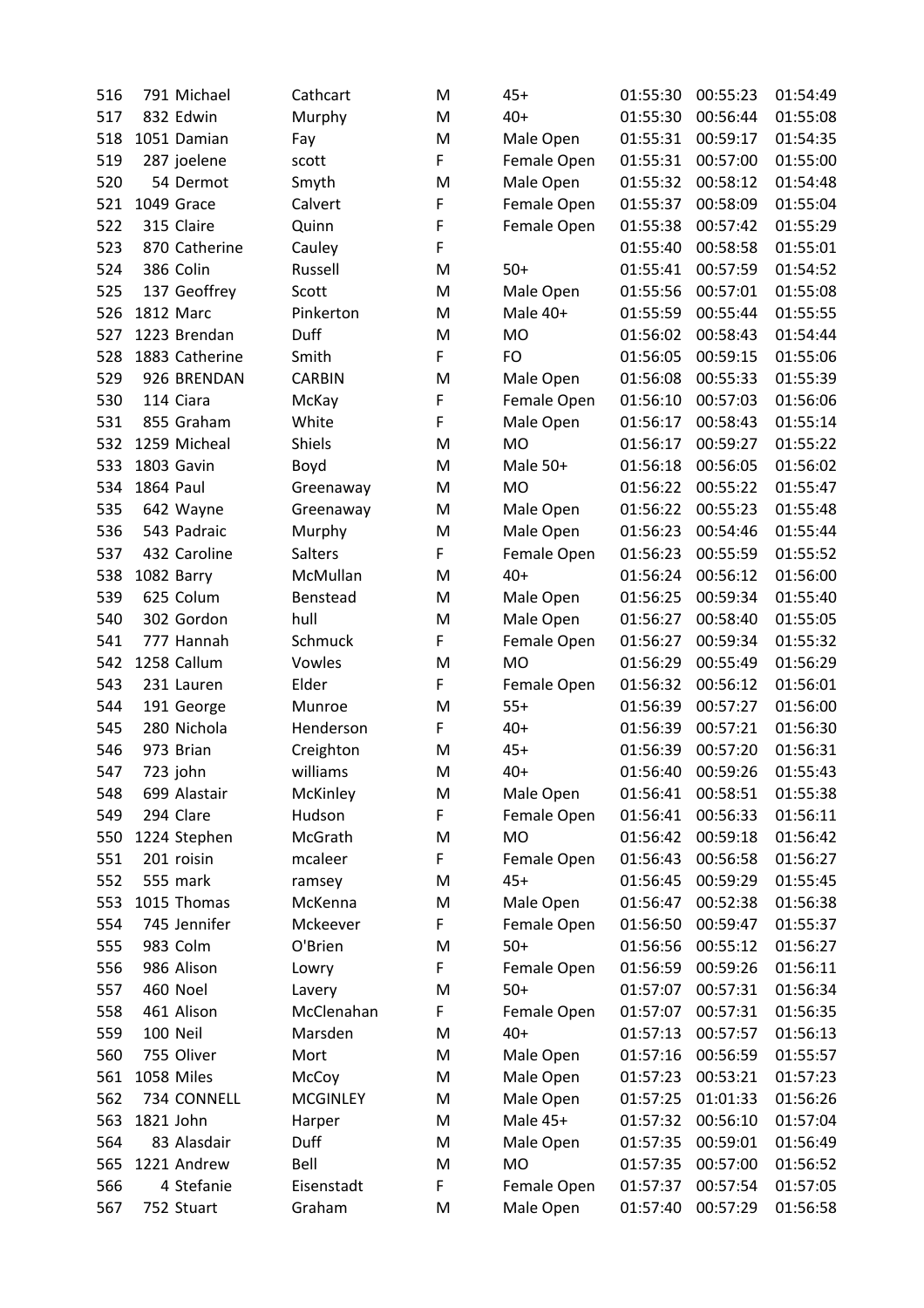| 568 | 578 Alexander     | Montgomery     | M      | Male Open          | 01:57:43 | 00:59:28 | 01:56:42             |
|-----|-------------------|----------------|--------|--------------------|----------|----------|----------------------|
| 569 | 716 David         | Graham         | M      | $45+$              | 01:57:43 | 00:59:20 | 01:57:03             |
| 570 | 195 Michael       | Jones          | M      | Male Open          | 01:57:45 | 00:53:37 | 01:57:16             |
| 571 | 256 Paul          | Acheson        | M      | $65+$              | 01:57:47 | 00:58:46 | 01:57:24             |
| 572 | 521 Oliver        | Mason          | M      | Male Open          | 01:57:48 | 00:55:36 | 01:57:12             |
| 573 | 524 Brenda        | Kearns         | F      | $50+$              | 01:57:52 | 00:58:03 | 01:57:43             |
| 574 | 1201 Sam          | Sciven         | M      | MO                 | 01:57:53 | 00:57:33 | 01:57:53             |
| 575 | 1153 Declan       | O'Hara         | M      | M40                | 01:57:55 | 00:59:28 | 01:57:10             |
| 576 | 42 Oliver         | McErlane       | M      | Male Open          | 01:57:56 | 00:57:27 | 01:57:21             |
| 577 | 394 Craig         | Corsar         | M      | Male Open          | 01:57:57 | 00:59:33 | 01:57:08             |
| 578 | 571 Caroline      | Anderson       | F      | Female Open        | 01:57:59 | 00:59:40 | 01:57:06             |
| 579 | 250 Alastair      | Benson         | M      | Male Open          | 01:58:02 | 00:55:47 | 01:57:29             |
| 580 | 656 Matthew       | Nicholson      | M      | Male Open          | 01:58:04 | 00:57:28 | 01:57:23             |
| 581 | 576 Julie-anne    | Donaghy        | F      | Female Open        | 01:58:05 | 00:58:45 | 01:57:19             |
| 582 | 863 David         | Agnew          | M      | Male Open          | 01:58:06 | 00:58:08 | 01:57:24             |
| 583 | 1863 Barbara      | Fleming-Owens  | F      | F45                | 01:58:08 | 00:57:05 | 01:57:31             |
| 584 | 738 lain          | Johnston       | M      | Male Open          | 01:58:13 | 00:56:47 | 01:57:50             |
| 585 | 405 Martin        | Turner         | M      | $40+$              | 01:58:15 | 00:57:44 | 01:57:59             |
| 586 | 1031 brian        | sinclair       | M      | Male Open          | 01:58:17 | 00:57:57 | 01:57:58             |
| 587 | 309 Barrie        | Jordan         | M      | Male Open          | 01:58:18 | 00:58:59 | 01:57:28             |
| 588 | 1012 Emmet        | Murray         | M      | $45+$              | 01:58:18 | 00:52:15 | 01:58:11             |
| 589 | 1026 Declan       | Gribbon        | M      | $45+$              | 01:58:19 | 00:56:23 | 01:57:53             |
| 590 | <b>798 Luke</b>   | Curran         | M      | Male Open          | 01:58:19 | 00:56:38 | 01:58:04             |
| 591 | 1069 Alvaro       | Usero          | M      | Male Open          | 01:58:19 | 00:58:18 | 01:58:05             |
| 592 | 676 Hugh          | Harrison       | M      | $45+$              | 01:58:24 | 00:57:37 | 01:58:05             |
| 593 | 1209 Mark         | Cousins        | M      | <b>MO</b>          | 01:58:25 | 00:59:11 | 01:57:30             |
| 594 | 954 Neil          | Jamison        | M      | Male Open          | 01:58:25 | 00:58:09 | 01:57:32             |
| 595 | 910 Anna          | McClimonds     | F      | Female Open        | 01:58:26 | 00:58:17 | 01:57:31             |
| 596 | 999 Lyn           | Hardie         | F      | $40+$              | 01:58:27 | 00:58:50 | 01:57:35             |
| 597 | 267 Rebecca       | Dunlop         | F      | Female Open        | 01:58:28 | 00:59:55 | 01:57:33             |
| 598 | 1257 Richard      | Jones          | M      | <b>MO</b>          | 01:58:30 | 00:57:34 | 01:58:30             |
| 599 | 1056 Neil         | Falls          | M      | Male Open          | 01:58:33 | 00:57:02 | 01:57:56             |
| 600 | 217 Wayne         | Murray         | M      | Male Open          | 01:58:35 | 00:57:28 | 01:58:27             |
| 601 | 5 james           | nisbet         | M      | $50+$              | 01:58:42 | 00:56:53 | 01:58:02             |
| 602 | 319 Gareth        | Kennedy        | M      | Male Open          | 01:58:43 | 00:59:34 | 01:57:43             |
| 603 | 1218 Micualez     | Sloan          | M      | MO                 | 01:58:44 | 00:57:37 | 01:58:16             |
| 604 | 989 Tracy         | Hamill         | F      | Female Open        | 01:58:45 | 00:58:15 | 01:57:55             |
| 605 | 758 Philip        | Craig          | M      | Male Open          | 01:58:47 | 00:56:39 | 01:58:31             |
| 606 | 365 KAY           | longwell       | F      | $45+$              | 01:58:48 | 00:59:39 |                      |
|     | <b>1111 Irene</b> | Downey         | F      | $50+$              |          | 00:58:50 | 01:57:47<br>01:57:56 |
| 607 |                   | Dillon         |        |                    | 01:58:48 | 00:59:30 | 01:58:04             |
| 608 | 740 Anthony       |                | M      | Male Open<br>$40+$ | 01:58:49 |          |                      |
| 609 | 380 Heather       | Shanks-Miller  | F<br>F | $40+$              | 01:58:50 | 00:58:01 | 01:58:20             |
| 610 | 1103 Gillian      | hewitt         |        |                    | 01:58:52 | 00:58:58 | 01:58:11             |
| 611 | 399 Philip        | Ladd           | M      | Male Open          | 01:58:56 | 00:56:17 | 01:58:34             |
| 612 | 874 Aine          | Hughes         | F      | Female Open        | 01:58:59 | 00:57:28 | 01:57:57             |
| 613 | 877 Peter         | Watters        | M      | $55+$              | 01:59:02 | 00:59:39 | 01:58:31             |
| 614 | 1092 johnny       | Cash           | M      | Male Open          | 01:59:03 | 00:59:19 | 01:58:25             |
| 615 | 900 Maurice       | <b>McGarry</b> | M      | $50+$              | 01:59:03 | 00:56:34 | 01:58:28             |
| 616 | 663 Laurence      | Campbell       | M      | $50+$              | 01:59:04 | 00:57:22 | 01:58:22             |
| 617 | 1113 Josie        | <b>Binns</b>   | F      | Female Open        | 01:59:08 | 00:59:33 | 01:58:18             |
| 618 | 99 Glen           | Martin         | M      | Male Open          | 01:59:08 | 00:57:05 | 01:58:28             |
| 619 | 686 Kirsten       | Keys           | F      | $40+$              | 01:59:10 | 00:59:56 | 01:58:24             |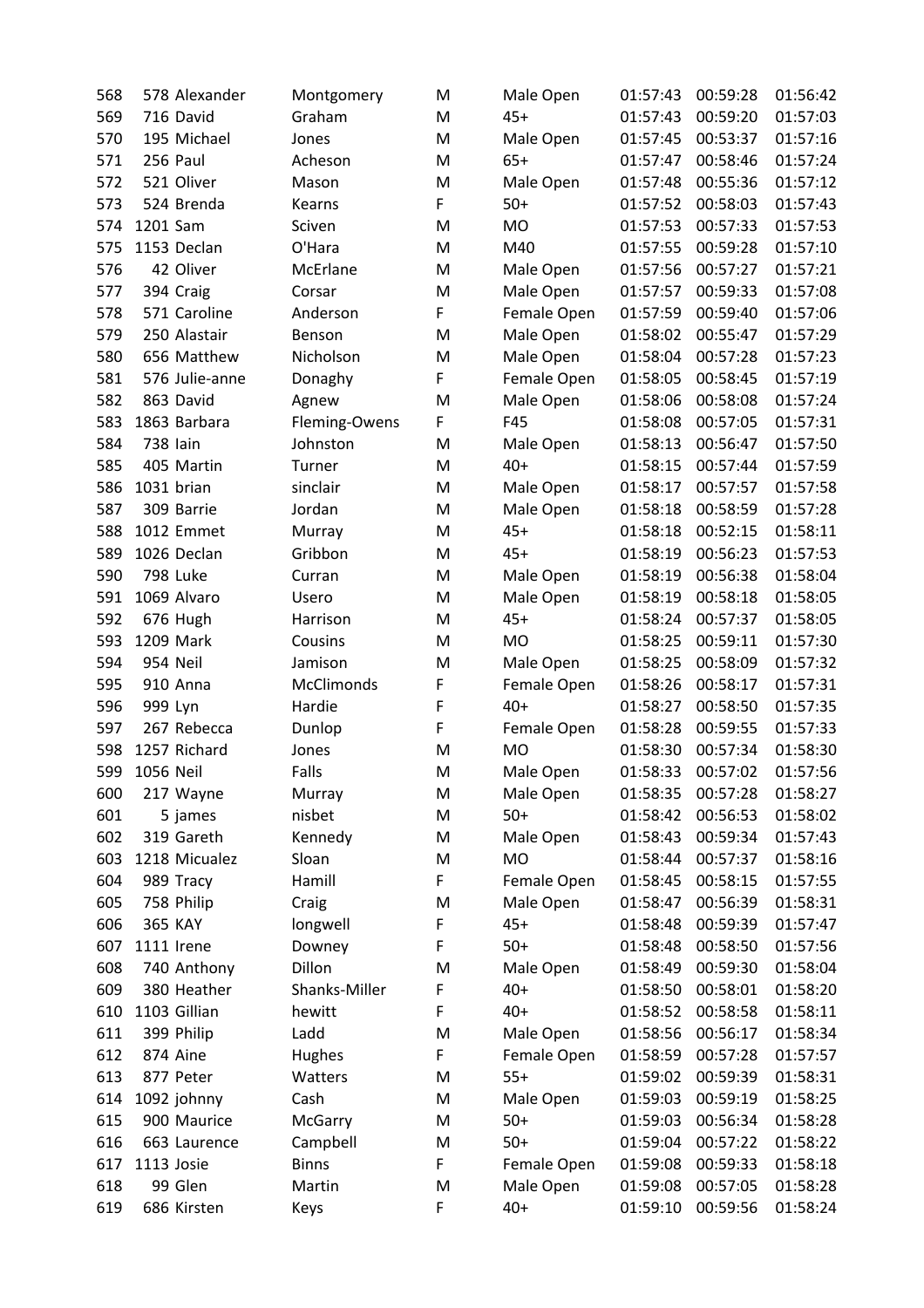| 620 | 776 Elaine      | Ditty          | F | $40+$       | 01:59:12 | 00:59:10 | 01:58:26 |
|-----|-----------------|----------------|---|-------------|----------|----------|----------|
| 621 | 850 Noel        | McAllister     | M | Male Open   | 01:59:17 | 00:55:56 | 01:58:41 |
| 622 | 75 Colin        | Wright         | M | Male Open   | 01:59:17 | 00:58:38 | 01:58:45 |
| 623 | 820 Paul        | <b>Bracken</b> | M | Male Open   | 01:59:23 | 00:59:34 | 01:58:22 |
| 624 | 607 stephen     | mccabe         | M | $40+$       | 01:59:25 | 00:58:28 | 01:58:43 |
| 625 | <b>312 EDEL</b> | <b>DUNLOP</b>  | F | $50+$       | 01:59:27 | 00:57:46 | 01:59:19 |
| 626 | 1062 Sam        | Downs          | M | Male Open   | 01:59:36 | 00:55:36 | 01:59:35 |
| 627 | 1856 Liam       | Ward           | M | MO          | 01:59:38 | 00:56:59 | 01:59:20 |
| 628 | 761 Alsion      | Prentice       | F | $45+$       | 01:59:40 | 00:59:46 | 01:58:49 |
| 629 | 169 John        | Meenan         | M | Male Open   | 01:59:43 | 00:54:33 | 01:59:03 |
| 630 | 558 anne        | mcnally        | F | $40+$       | 01:59:48 | 00:59:09 | 01:59:31 |
| 631 | 504 nigel       | porter         | M | Male Open   | 01:59:49 | 00:59:18 | 01:58:45 |
| 632 | 646 Alison      | Foster         | F | $40+$       | 01:59:50 | 00:59:45 | 01:59:09 |
| 633 | 1064 Gerard     | Daly           | M | $45+$       | 01:59:50 | 01:00:47 | 01:59:14 |
| 634 | 767 Frances     | Mitchell       | F | $50+$       | 01:59:51 | 01:00:02 | 01:59:26 |
| 635 | 1077 Marguerite | Robinson       | F | $45+$       | 01:59:55 | 00:57:06 | 01:59:51 |
| 636 | 1065 Ronan      | Daly           | M | $40+$       | 01:59:59 | 01:00:48 | 01:59:23 |
| 637 | 674 Helen       | Cardwell       | F | Female Open | 02:00:06 | 00:58:06 | 01:59:41 |
| 638 | 905 Shane       | Mallon         | M | Male Open   | 02:00:09 | 01:00:09 | 01:58:16 |
| 639 | 921 Tanya       | Trimble        | F | $40+$       | 02:00:09 | 00:59:31 | 01:59:20 |
| 640 | 746 Ed          | McClory        | M | Male Open   | 02:00:12 | 00:55:50 | 01:59:58 |
| 641 | 293 Stuart      | Campbell       | M | Male Open   | 02:00:13 | 00:59:44 | 01:59:49 |
| 642 | 129 David       | Warnes         | M | Male Open   | 02:00:19 | 00:58:39 | 01:59:58 |
| 643 | 372 Stephen     | McMillen       | M | Male Open   | 02:00:22 | 00:57:59 | 01:59:35 |
| 644 | 1080 lan        | Morrow         | M | Male Open   | 02:00:23 | 00:59:41 | 01:59:27 |
| 645 | 442 lan         | Spratt         | M | Male Open   | 02:00:25 | 00:57:22 | 01:59:35 |
| 646 | 538 Patrick     | McKenna        | M | $40+$       | 02:00:29 | 00:59:16 | 01:59:48 |
| 647 | 172 Aine        | Lunney         | F | Female Open | 02:00:33 | 00:58:52 | 01:59:50 |
| 648 | 347 Ali-Reza    | Eghbali        | M |             | 02:00:37 | 00:59:02 | 02:00:00 |
| 649 | 1003 PAMELA     | <b>DAVIS</b>   | F | $45+$       | 02:00:40 | 00:59:42 | 01:59:58 |
| 650 | 804 Brigid      | Quinn          | F | $65+$       | 02:00:40 | 00:59:42 | 01:59:59 |
| 651 | 104 Pearse      | Rice           | M | Male Open   | 02:00:42 | 00:56:28 | 02:00:31 |
| 652 | 182 Paul        | Reid           | M | $45+$       | 02:00:42 | 00:56:29 | 02:00:31 |
| 653 | 693 Richard     | Price          | M | Male Open   | 02:00:46 | 00:57:15 | 02:00:13 |
| 654 | 1225 Muireann   | McGinty        | F | FO          | 02:00:49 | 00:59:35 | 02:00:49 |
| 655 | 374 Eunan       | Magee          | M | $40+$       | 02:00:57 | 00:56:43 | 02:00:34 |
| 656 | 124 Liz         | Keary          | F | $40+$       | 02:00:58 | 00:58:24 | 02:00:31 |
| 657 | 1044 Nikki      | Graham         | F | Female Open | 02:01:00 | 00:59:29 | 02:00:29 |
| 658 | 1137 Mark       | Craig          | M | M40         | 02:01:12 | 00:57:36 | 02:00:51 |
| 659 | 1076 Mark       | Lieghio        | M | $40+$       | 02:01:13 | 00:54:51 | 02:00:51 |
| 660 | 397 mark        | clague         | M | $50+$       | 02:01:20 | 00:58:23 | 02:00:41 |
| 661 | 146 Darren      | Little         | M | Male Open   | 02:01:21 | 00:58:24 | 02:00:43 |
| 662 | 1851 Alan       | <b>Begg</b>    | M | MO          | 02:01:22 | 00:59:36 | 02:00:28 |
| 663 | 769 Richard     | Jackson        | M | $40+$       | 02:01:25 | 00:59:39 | 02:00:15 |
| 664 | 993 Eamon       | Doherty        | M | Male Open   | 02:01:28 | 00:59:44 | 02:00:49 |
| 665 | 639 Tim         | Khanna         | M | Male Open   | 02:01:39 | 00:56:50 | 02:01:33 |
| 666 | 957 Shane       | Mallon         | M | Male Open   | 02:01:41 | 00:56:44 | 01:59:49 |
| 667 | 947 Adrian      | McElhatton     | M | Male Open   | 02:01:46 | 00:54:34 | 02:01:31 |
| 668 | 912 jason       | fullen         | M | Male Open   | 02:01:47 | 00:59:38 | 02:00:52 |
| 669 | 732 William     | McCulla        | M | $50+$       | 02:01:51 | 00:58:52 | 02:01:10 |
| 670 | 1171 Henry      | Anderson       | M | MO          | 02:02:01 | 00:57:25 | 02:01:07 |
| 671 | 456 Neil        | McGinn         | M | Male Open   | 02:02:08 | 00:58:11 | 02:01:33 |
|     |                 |                |   |             |          |          |          |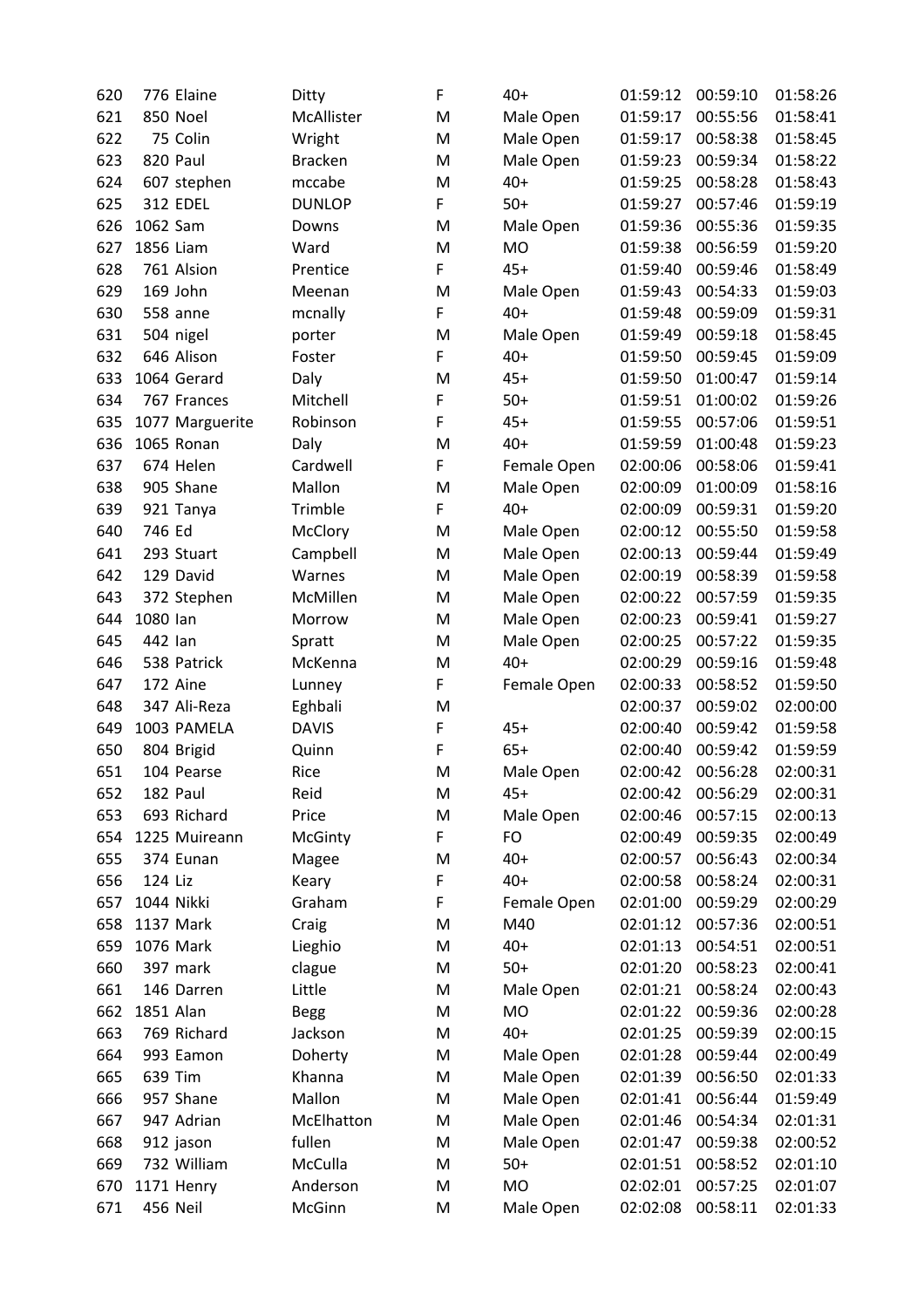| 672 | 864 MARK         | ARMSTRONG       | M | $45+$       | 02:02:12 | 01:00:25 | 02:01:11 |
|-----|------------------|-----------------|---|-------------|----------|----------|----------|
| 673 | 1162 John        | Crawley         | M | M45         | 02:02:12 | 00:57:00 | 02:01:58 |
| 674 | 441 Paul         | Carlin          | M | $40+$       | 02:02:16 | 00:59:52 | 02:01:27 |
| 675 | 1125 lan         | Smyth           | M |             | 02:02:16 | 00:59:53 | 02:01:56 |
| 676 | 1050 Conall      | Bell            | M | Male Open   | 02:02:17 | 00:59:54 | 02:01:57 |
| 677 | 1102 Sean        | O'Hagan         | M | Male Open   | 02:02:22 | 01:00:20 | 02:01:20 |
| 678 | 528 Brigid       | McDonald        | F | $50+$       | 02:02:24 | 00:59:16 | 02:01:51 |
| 679 | 1093 philip      | teer            | M | $40+$       | 02:02:27 | 00:56:23 | 02:02:00 |
| 680 | 1029 Benny       | Miskelly        | M | $40+$       | 02:02:38 | 00:57:39 | 02:02:04 |
| 681 | 673 catherine    | little          | F | Female Open | 02:02:41 | 01:00:13 | 02:01:53 |
| 682 | 406 lan          | Hood            | M |             | 02:02:41 | 00:58:59 | 02:02:26 |
| 683 | 385 Elizabeth    | Smit            | F | $55+$       | 02:02:54 | 00:59:38 | 02:02:01 |
| 684 | 345 Jason        | Fisher          | M | $40+$       | 02:02:59 | 00:59:49 | 02:01:58 |
| 685 | 1023 Rachel      | Galbraith       | F | $40+$       | 02:02:59 | 00:59:48 | 02:01:59 |
| 686 | 1862 Richard     | <b>Bullick</b>  | M | M40         | 02:03:04 | 00:58:19 | 02:02:09 |
| 687 | 914 Martin       | McLean          | M | Male Open   | 02:03:10 | 00:58:17 | 02:02:41 |
| 688 | 235 David        | Murphy          | M | Male Open   | 02:03:12 | 00:59:54 | 02:02:15 |
| 689 | 605 Richard      | Mccullough      | M | Male Open   | 02:03:12 | 00:57:26 | 02:02:45 |
| 690 | 650 Lesley       | Patterson       | F | Female Open | 02:03:14 | 00:59:59 | 02:02:19 |
| 691 | 111 john         | cully           | M | $45+$       | 02:03:22 | 00:55:25 | 02:02:55 |
| 692 | 205 Andrew       | <b>GILPIN</b>   | M | Male Open   | 02:03:22 | 00:54:41 | 02:03:12 |
| 693 | 862 Stephen      | Roddy           | M | $45+$       | 02:03:29 | 01:01:52 | 02:02:10 |
| 694 | 572 Marinus      | Mulholland      | M | Male Open   | 02:03:29 | 00:56:48 | 02:03:23 |
| 695 | 500 Daniel       | Jack            | M | Male Open   | 02:03:30 | 01:00:40 | 02:02:37 |
| 696 | 181 Eileen       | Jack            | F | Female Open | 02:03:31 | 01:00:41 | 02:02:36 |
| 697 | 288 Jessica      | <b>Beckett</b>  | F | Female Open | 02:03:32 | 00:58:57 | 02:02:43 |
| 698 | 1091 gary        | arbuthnot       | M | $40+$       | 02:03:32 | 00:57:48 | 02:03:21 |
| 699 | 1163 Sean        | Devlin          | M | M50         | 02:03:36 | 00:58:45 | 02:02:38 |
| 700 | 1872 Marcus      | Isherwood       | M | <b>MO</b>   | 02:03:39 | 01:02:12 | 02:02:22 |
| 701 | 687 Gerard       | Cochrane        | M | Male Open   | 02:03:44 | 01:00:50 | 02:03:31 |
| 702 | 688 Sinead       | Mccarry         | F | Female Open | 02:03:44 | 01:00:50 | 02:03:33 |
| 703 | 636 JEFF         | <b>HULL</b>     | M | $50+$       | 02:03:45 | 01:00:12 | 02:02:53 |
| 704 | 379 Jonny        | Millar          | M | Male Open   | 02:03:55 | 01:00:14 | 02:02:58 |
| 705 | 867 Lauren       | Edwards         | F | Female Open | 02:03:55 | 01:03:19 | 02:03:52 |
| 706 | 831 kerris       | hamilton        | F | Female Open | 02:03:56 | 00:59:56 | 02:03:10 |
| 707 | 835 Marty        | Timlin          | M | $45+$       | 02:03:56 | 01:00:04 | 02:03:22 |
| 708 | 370 Hugh         | Morgan          | M | Male Open   | 02:03:57 | 01:00:51 | 02:03:02 |
| 709 | 1152 Hugh        | O'Neill         | M | M35         | 02:04:06 | 00:59:28 | 02:03:20 |
| 710 | 766 Nuala        | Grogan          | F | $45+$       | 02:04:07 | 00:58:29 | 02:03:53 |
| 711 | 765 Philip       | Anderson        | M | $40+$       | 02:04:08 | 00:58:32 | 02:03:54 |
| 712 | 894 STEPHEN      | <b>ROBERTS</b>  | M | Male Open   | 02:04:10 | 00:59:50 | 02:03:32 |
| 713 | 375 PAUL         | <b>MITCHELL</b> | M | $40+$       | 02:04:18 | 01:01:06 | 02:03:08 |
| 714 | 274 Stephen      | Glasgow         | M | Male Open   | 02:04:20 | 00:54:10 | 02:04:10 |
| 715 | 1828 Dermot      | <b>Bradley</b>  | M | Male Open   | 02:04:21 | 01:00:22 | 02:03:28 |
| 716 | 371 Andrew       | Creswell        | M | Male Open   | 02:04:26 | 01:00:51 | 02:03:31 |
| 717 | 837 Emma         | Lennox          | F | Female Open | 02:04:28 | 01:00:36 | 02:03:49 |
| 718 | <b>1021 Paul</b> | Barry           | M | Male Open   | 02:04:28 | 00:59:15 | 02:03:55 |
| 719 | 495 Ronan        | O'Flaherty      | M | Male Open   | 02:04:29 | 00:57:59 | 02:03:51 |
| 720 | 824 PAUL         | <b>GOLDRICK</b> | M | Male Open   | 02:04:43 | 01:02:02 | 02:04:01 |
| 721 | 917 Peter        | Stubbs          | M | Male Open   | 02:04:48 | 00:56:52 | 02:04:38 |
|     |                  |                 | F |             |          | 01:00:13 |          |
| 722 | 670 Sara         | Mitchell        |   | $40+$       | 02:04:49 |          | 02:04:10 |
| 723 | 938 Mark         | Pyper           | M | Male Open   | 02:05:02 | 01:03:41 | 02:04:40 |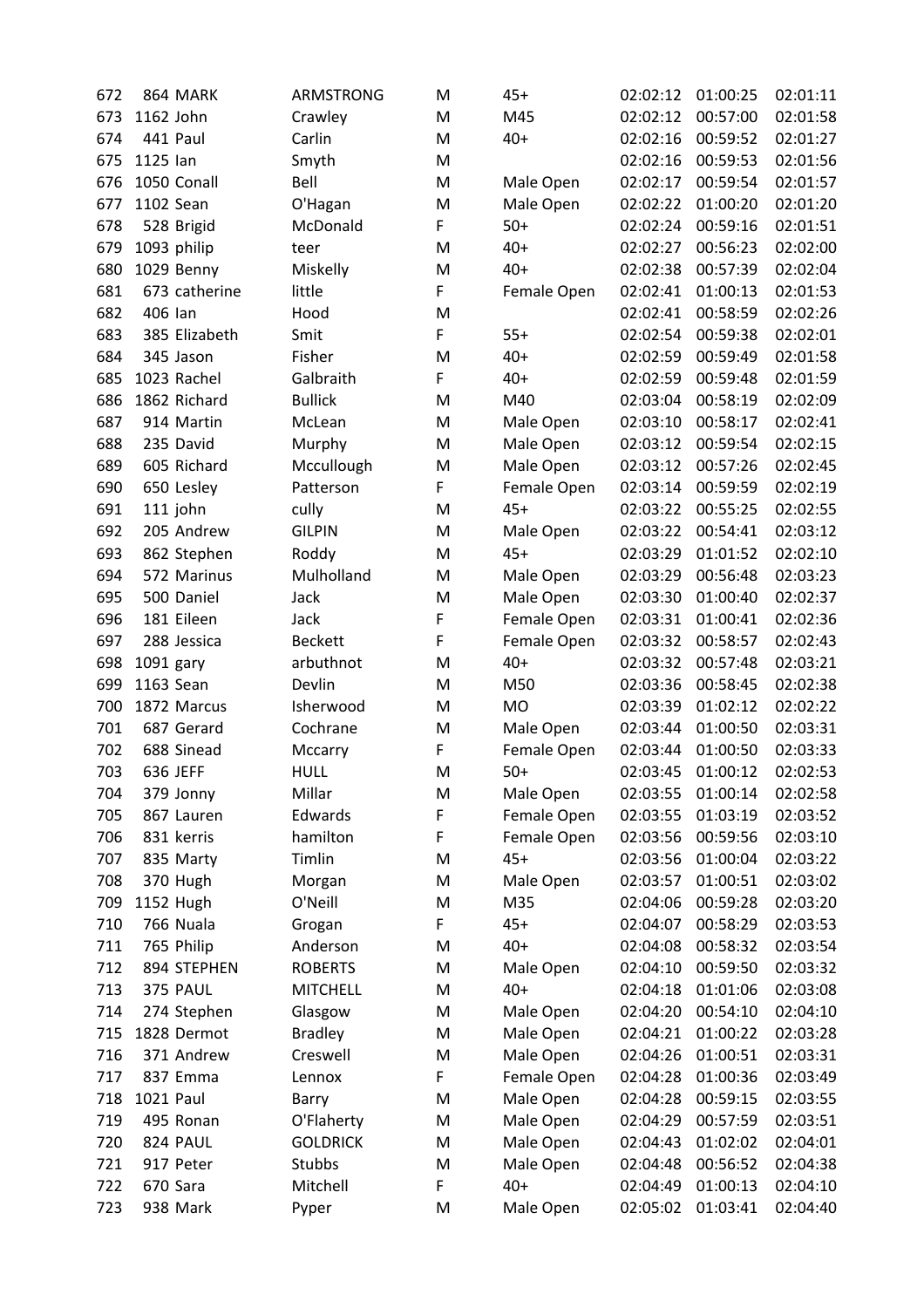| 724 | 595 Charlie           | Power              | M | Male Open   | 02:05:07 | 00:58:58             | 02:05:01 |
|-----|-----------------------|--------------------|---|-------------|----------|----------------------|----------|
| 725 | 594 Joseph            | Power              | M | Male Open   | 02:05:08 | 00:58:57             | 02:04:59 |
| 726 | 596 Mick              | Power              | M | $50+$       | 02:05:08 | 00:58:57             | 02:05:03 |
| 727 | 781 Micky             | Meehan             | M | $40+$       | 02:05:08 | 01:07:58             | 02:05:08 |
| 728 | 843 Richard           | Adams              | M | Male Open   | 02:05:10 | 01:01:48             | 02:04:06 |
| 729 | 1804 Raymond          | Doone              | M | Male 55+    | 02:05:10 | 00:59:11             | 02:04:20 |
| 730 | 306 Gavin             | <b>Boyle</b>       | M | Male Open   | 02:05:12 | 00:59:34             | 02:04:20 |
| 731 | 591 John              | <b>Higgins</b>     | M | $40+$       | 02:05:19 | 01:03:25             | 02:03:52 |
| 732 | 707 John              | Margetson          | M | $40+$       | 02:05:19 | 01:03:25             | 02:03:53 |
| 733 | 613 Karen             | Hunter             | F | $45+$       | 02:05:23 | 01:01:21             | 02:04:40 |
| 734 | 1097 LIAM             | <b>MC LAUGHLIN</b> | M | $40+$       | 02:05:24 | 01:01:36             | 02:05:05 |
| 735 | 61 Nigel              | McCarthy           | M | Male Open   | 02:05:32 | 01:00:10             | 02:04:30 |
| 736 | 1818 David            | McGimpsey          | M | Male 60+    | 02:05:32 | 01:00:44             | 02:04:54 |
| 737 | 1880 Philip           | Ransey             | M | M40         | 02:05:34 | 00:58:53             | 02:05:13 |
| 738 | 453 Lyle              | Jackson            | M | $50+$       | 02:05:36 | 00:58:51             | 02:04:51 |
| 739 | 890 Emma              | McDade             | F | Female Open | 02:05:40 | 01:02:40             | 02:05:13 |
| 740 | 494 Stephen           | Kennedy            | M | Male Open   | 02:05:41 | 00:57:05             | 02:04:53 |
| 741 | 491 BARRY             | <b>WEIR</b>        | M | Male Open   | 02:05:41 | 00:57:03             | 02:04:54 |
| 742 | 168 Jill              | McCune             | F | Female Open | 02:05:44 | 01:00:56             | 02:04:59 |
| 743 | 597 George            | <b>Shivers</b>     | M | $45+$       | 02:05:47 | 01:01:55             | 02:05:38 |
| 744 | 197 STEVIE            | <b>MCKIMM</b>      | M | $45+$       | 02:05:49 | 00:57:54             | 02:04:55 |
| 745 | 775 Brian             | Crothers           | M | Male Open   | 02:05:59 | 01:01:57             | 02:05:49 |
| 746 | 1039 Ruth             | Coalter            | F | Female Open | 02:06:02 | 01:00:16             | 02:05:37 |
| 747 | 753 Adam              | McCormick          | M | Male Open   | 02:06:11 | 00:46:52             | 02:06:04 |
| 748 | 757 Mark              | Holland            | M | Male Open   | 02:06:12 | 00:59:26             | 02:05:16 |
| 749 | 622 Denise            | <b>Broderick</b>   | F | $40+$       | 02:06:14 | 01:04:09             | 02:05:15 |
| 750 | 251 BRYAN             | <b>CHANDLER</b>    | F | Male Open   | 02:06:16 | 00:57:33             | 02:05:56 |
| 751 | 1142 Stephen          | Campbell           | M | <b>MO</b>   | 02:06:22 | 01:04:34             | 02:05:08 |
| 752 | 729 Margaret          | Kerr               | F | Female Open | 02:06:22 | 01:01:39             | 02:05:21 |
| 753 | 147 Debbie            | Nicholl            | F | $45+$       | 02:06:23 | 01:02:37             | 02:05:35 |
|     |                       |                    | M | $45+$       |          |                      |          |
| 754 | 565 pete<br>1022 Alan | mccanny            |   | $40+$       | 02:06:27 | 00:57:59<br>00:59:26 | 02:05:23 |
| 755 |                       | <b>Bolster</b>     | M |             | 02:06:28 |                      | 02:05:32 |
| 756 | 1810 James            | Scott              | M | Male 55+    | 02:06:39 | 00:59:47             | 02:05:35 |
| 757 | 489 Vilma             | Bendikaite         | F | Female Open | 02:06:41 | 01:02:42             | 02:05:46 |
| 758 | 881 STEVEN            | AGNEW              | M | Male Open   | 02:06:41 | 01:01:19             | 02:06:00 |
| 759 | 1835 Linda            | Marshall           |   | $F45+$      | 02:06:43 | 01:02:34             | 02:05:59 |
| 760 | 539 ivan              | walker             | M | $50+$       | 02:06:45 | 01:02:43             | 02:05:44 |
| 761 | 247 Cathy             | Adamson            | F | $40+$       | 02:06:47 | 01:01:29             | 02:05:56 |
| 762 | 1138 Damien           | Hughes             | M | M45         | 02:06:52 | 00:59:32             | 02:06:48 |
| 763 | 1139 Niamh            | Hughes             | F | FO          | 02:06:52 | 00:59:32             | 02:06:48 |
| 764 | <b>49 THOMAS</b>      | <b>MCKINSTRY</b>   | M | $45+$       | 02:06:54 | 01:00:59             | 02:06:26 |
| 765 | 413 Martin            | Goss               | M | $45+$       | 02:06:57 | 01:00:32             | 02:06:06 |
| 766 | 709 steven            | campbell           | M | Male Open   | 02:07:00 | 01:01:50             | 02:06:01 |
| 767 | 1041 Wayne            | mcculla            | M | $40+$       | 02:07:00 | 01:01:50             | 02:06:01 |
| 768 | 1826 Steven           | McClurg            | M | Male Open   | 02:07:01 | 01:00:19             | 02:05:33 |
| 769 | 314 Thomas            | Artherton          | M | Male Open   | 02:07:02 | 00:58:21             | 02:06:16 |
| 770 | 9 Nicholas            | Palmer             | M | $40+$       | 02:07:09 | 00:56:55             | 02:06:23 |
| 771 | 1105 Angela           | Morrow             | F | Female Open | 02:07:12 | 01:01:41             | 02:06:02 |
| 772 | 166 David             | Nelson             | M | Male Open   | 02:07:20 | 01:01:35             | 02:06:24 |
| 773 | 1172 Stephen          | McClelland         | M | MO          | 02:07:24 | 01:00:56             | 02:06:51 |
| 774 | 937 TANYA             | <b>NEESON</b>      | F | $40+$       | 02:07:24 | 01:01:42             | 02:07:13 |
| 775 | 1800 Owen             | Gallagher          | M | Male 60+    | 02:07:32 | 01:01:19             | 02:06:50 |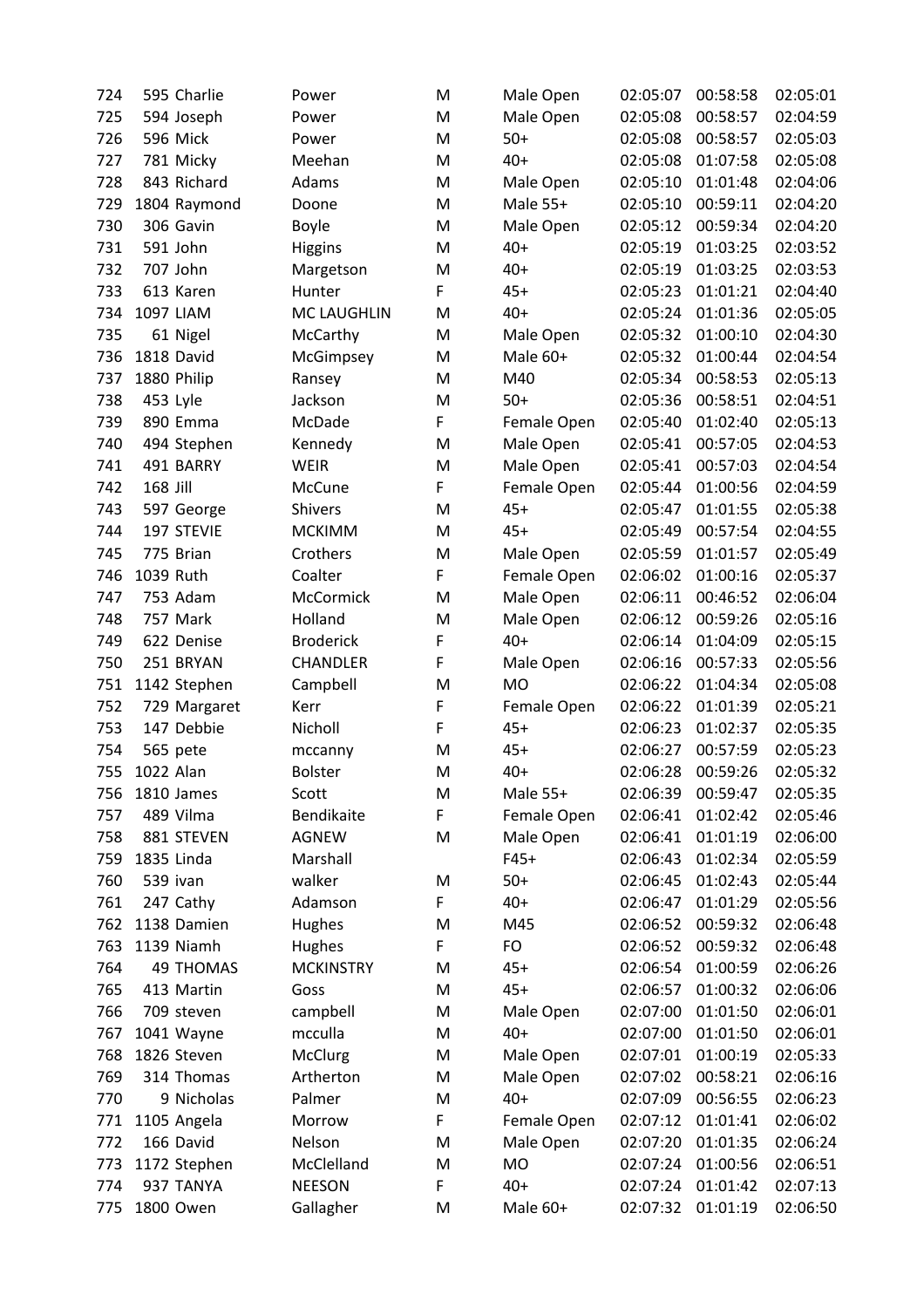| 776 | 203 Gary        | Bell              | M | $45+$       | 02:07:32 | 01:03:45 | 02:07:32 |
|-----|-----------------|-------------------|---|-------------|----------|----------|----------|
| 777 | 215 Moira       | Laverty           | F | Female Open | 02:07:37 | 01:02:04 | 02:06:55 |
| 778 | 510 Gordon      | Lightbody         | M | $40+$       | 02:07:38 | 01:01:57 | 02:06:40 |
| 779 | 330 Lynn        | Loughran          | F | Female Open | 02:07:41 | 01:03:37 | 02:06:41 |
| 780 | 943 Stephen     | <b>Bates</b>      | M | Male Open   | 02:07:51 | 01:01:58 | 02:06:37 |
| 781 | 960 gary        | mcneill           | M | $45+$       | 02:08:02 | 01:03:43 | 02:07:09 |
| 782 | 901 Emma        | Annett            | F | Female Open | 02:08:03 | 01:02:36 | 02:07:35 |
| 783 | 11 Maresa       | McGettigan        | F | Female Open | 02:08:03 | 01:02:36 | 02:07:36 |
| 784 | 934 Kenuel      | Finlay            | M | $40+$       | 02:08:04 | 01:02:07 | 02:07:54 |
| 785 | 956 Paula       | Finlay            | F | $40+$       | 02:08:04 | 01:02:07 | 02:07:54 |
| 786 | 891 Ruth        | McDade            | F | Female Open | 02:08:11 | 01:02:39 | 02:07:47 |
| 787 | 1169 Eamon      | McCambridge       | M | <b>MO</b>   | 02:08:15 | 01:01:49 | 02:08:11 |
| 788 | 1168 Orla       | McCambridge       | F | FO          | 02:08:16 | 01:01:49 | 02:08:12 |
| 789 | 1823 Séamus     | Mullan            | M | Male 40+    | 02:08:17 | 00:59:35 | 02:07:17 |
| 790 | 346 JOHN        | <b>MCCULLOUGH</b> | M | Male Open   | 02:08:19 | 01:04:03 | 02:07:16 |
| 791 | 1865 Jayne      | <b>Higgins</b>    | F | FO          | 02:08:19 | 01:02:00 | 02:07:28 |
| 792 | 1866 Yvonne     | Kielt             | F | FO          | 02:08:19 | 01:02:00 | 02:07:28 |
| 793 | 131 Michael     | Crawford          | M | $40+$       | 02:08:21 | 01:03:14 | 02:07:34 |
| 794 | 132 Clare       | Crawford          | F | $40+$       | 02:08:21 | 01:03:14 | 02:07:34 |
| 795 | 152 Russell     | <b>Stirling</b>   | M | Male Open   | 02:08:24 | 00:57:57 | 02:07:37 |
| 796 | 811 Kevin       | Mulligan          | M | Male Open   | 02:08:26 | 00:59:24 | 02:07:39 |
| 797 | 990 mark        | gordon            | M | Male Open   | 02:08:27 | 01:03:43 | 02:07:34 |
| 798 | 819 Niamh       | Owens             | F | Female Open | 02:08:35 | 01:02:22 | 02:08:28 |
| 799 | 624 Gavin       | Doherty           | M | $45+$       | 02:08:36 | 01:03:22 | 02:07:51 |
| 800 | 1011 Mark       | Latuske           | M | Male Open   | 02:08:39 | 00:58:30 | 02:07:56 |
| 801 | 384 David       | McIvor            | M | $45+$       | 02:08:50 | 01:01:54 | 02:08:44 |
| 802 | 277 Karen       | McClenaghan       | F | Female Open | 02:08:51 | 01:04:56 | 02:07:38 |
| 803 | 403 Martin      | Allison           | M | Male Open   | 02:08:52 | 00:59:43 | 02:07:47 |
| 804 | 80 Emma         | Mulvenna          | F | Female Open | 02:08:53 | 01:01:47 | 02:08:37 |
| 805 | 383 Andrew      | Smyth             | M | $50+$       | 02:08:58 | 01:01:48 | 02:08:25 |
| 806 | 97 Bronagh      | Cushnahan         | F | $40+$       | 02:08:59 | 01:02:26 | 02:08:08 |
| 807 | 262 lisa        | O'Donnell         | F | Female Open | 02:09:00 | 01:02:26 | 02:08:08 |
| 808 | 1028 Emma       | Kennedy           | F | Female Open | 02:09:00 | 01:03:18 | 02:08:37 |
| 809 | 1141 Dennis     | Murray            | M | M50         | 02:09:03 | 01:04:44 | 02:08:09 |
| 810 | 356 Karl        | Mcveigh           | M | Male Open   | 02:09:06 | 01:00:11 | 02:07:43 |
| 811 | 856 Miceal      | Cole              | M | $40+$       | 02:09:07 | 01:04:04 | 02:08:04 |
| 812 | 530 Janice      | Acheson           | F | $50+$       | 02:09:16 | 01:03:00 | 02:08:25 |
| 813 | <b>771 Anne</b> | <b>McCandless</b> | F | $40+$       | 02:09:21 | 01:01:56 | 02:08:56 |
| 814 | 105 Charlie     | McQuillan         | M | Male Open   | 02:09:23 | 01:00:49 | 02:08:34 |
| 815 | 1836 Aidan      | Dolan             | M | $M55+$      | 02:09:25 | 01:02:34 | 02:08:41 |
| 816 | 958 Brian       | McCullagh         | M | $50+$       | 02:09:25 | 01:02:45 | 02:09:25 |
| 817 | 1072 Geoff      | Dunn              | M | Male Open   | 02:09:42 | 01:01:31 | 02:08:29 |
| 818 | 1002 John       | Sloan             | M | Male Open   | 02:09:45 | 01:01:25 | 02:08:57 |
| 819 | 529 Jim         | <b>McManus</b>    | M | $50+$       | 02:09:47 | 01:07:39 | 02:08:31 |
| 820 | 122 Kirsten     | Dalton            | F | Female Open | 02:09:53 | 01:05:37 | 02:09:08 |
| 821 | 351 MARTINA     | MC GARVEY         | F | Female Open | 02:09:55 | 01:09:15 | 02:08:57 |
| 822 | 962 JAMES       | CRAWFORD          | M | Male Open   | 02:09:57 | 01:02:11 | 02:09:18 |
| 823 | 722 Emma        | <b>Bohill</b>     | F | Female Open | 02:09:58 | 01:05:13 | 02:09:02 |
| 824 | 808 Bernadette  | Mooty             | F | Female Open | 02:10:03 | 01:05:15 | 02:09:00 |
| 825 | 978 Dianne      | Wilson            | F | $45+$       | 02:10:03 | 01:03:45 | 02:09:13 |
| 826 | 1801 Brendan    | McLaughlin        | M | Male 65+    | 02:10:06 | 01:02:59 | 02:09:34 |
| 827 | 260 John        | McShane           | M | Male Open   | 02:10:07 | 01:03:09 | 02:09:02 |
|     |                 |                   |   |             |          |          |          |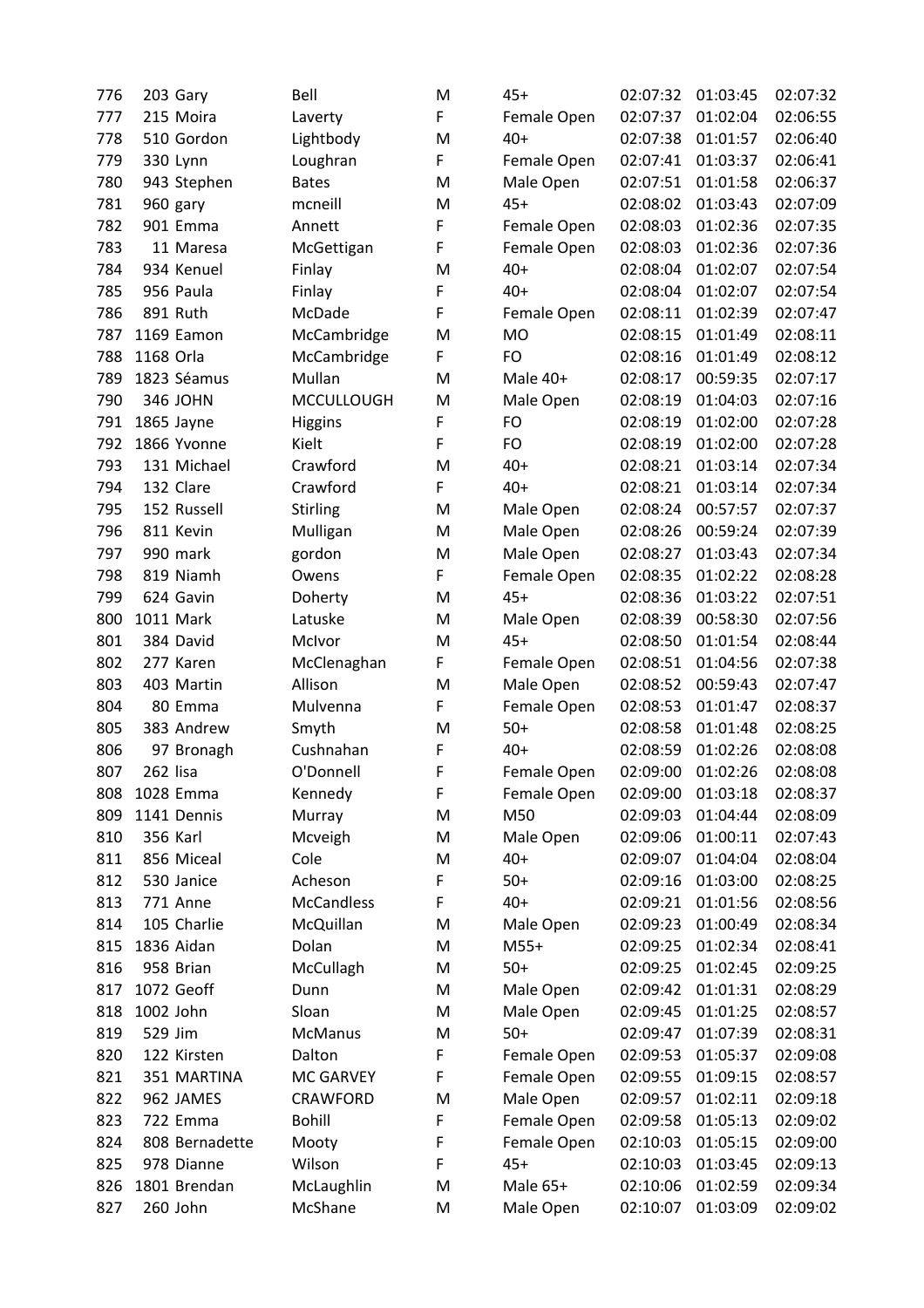| 828 | 932 Jonathan     | Lindsay         | M | $40+$       | 02:10:15 | 01:02:29 | 02:09:53 |
|-----|------------------|-----------------|---|-------------|----------|----------|----------|
| 829 | 892 gerry        | watters         | M | $65+$       | 02:10:15 | 01:01:51 | 02:09:54 |
| 830 | 1007 Stephen     | Watters         | M | Male Open   | 02:10:15 | 01:01:51 | 02:09:54 |
| 831 | 427 peter        | rusk            | M | $40+$       | 02:10:16 | 01:01:15 | 02:09:23 |
| 832 | 438 Michael      | Snoddy          | M | $55+$       | 02:10:24 | 00:59:30 | 02:09:44 |
| 833 | 51 Andrew        | Johnston        | M | $40+$       | 02:10:34 | 01:02:53 | 02:09:47 |
| 834 | 484 David        | Main            | M | $45+$       | 02:10:35 | 01:01:27 | 02:09:29 |
| 835 | 264 Aoibhinn     | Corrigan        | F | Female Open | 02:10:35 | 01:04:29 | 02:09:32 |
| 836 | 838 James        | McNab           | M | Male Open   | 02:10:37 | 01:05:14 | 02:09:27 |
| 837 | 848 Chris        | Leitch          | M | $40+$       | 02:10:37 | 00:59:36 | 02:09:31 |
| 838 | 19 Andrew        | Ferguson        | M | Male Open   | 02:10:38 | 01:04:32 | 02:09:39 |
| 839 | 631 Matthew      | Johnston        | M | $40+$       | 02:10:41 | 01:04:50 | 02:09:33 |
| 840 | 343 Eileen       | mccaw           | F | $55+$       | 02:10:42 | 01:01:12 | 02:10:15 |
| 841 | 1839 Nick        | Lillic          |   | $M45+$      | 02:10:52 | 01:03:31 | 02:09:54 |
| 842 | 92 christine     | beggs           | F |             | 02:10:56 | 01:03:27 | 02:10:27 |
| 843 | 424 Myles        | McCartan        | M | $45+$       | 02:10:59 | 01:03:19 | 02:10:22 |
| 844 | 355 Hilton       | Parr            | M | $40+$       | 02:11:06 | 01:05:16 | 02:09:54 |
| 845 | 67 Helena        | <b>Barr</b>     | F | Female Open | 02:11:06 | 01:05:43 | 02:10:29 |
| 846 | 1834 Kiera       | McGilloway      | F | Female Open | 02:11:09 | 01:05:19 | 02:10:14 |
| 847 | 289 Emma         | Mccombe         | F | Female Open | 02:11:12 | 01:04:08 | 02:10:04 |
| 848 | 123 Helen        | Carvill         | F | $40+$       | 02:11:14 | 01:01:50 | 02:10:23 |
| 849 | 207 Matthew      | <b>Baker</b>    | M | Male Open   | 02:11:23 | 01:03:33 | 02:10:14 |
| 850 | 907 Ronan        | Mc Crystal      | M | $40+$       | 02:11:23 | 01:01:51 | 02:10:35 |
| 851 | 604 steph        | ireland         | F | Female Open | 02:11:24 | 01:01:43 | 02:10:56 |
| 852 | 179 Rachel       | Meegan          | F | Female Open | 02:11:27 | 01:04:07 | 02:10:09 |
| 853 | 8 Victoria       | Mitchell        | F | Female Open | 02:11:27 | 00:59:14 | 02:10:34 |
| 854 | 997 Barry        | Shaw            | M | Male Open   | 02:11:28 | 01:06:39 | 02:10:10 |
| 855 | 333 Pauline      | Carey           | F | $40+$       | 02:11:31 | 01:04:04 | 02:10:29 |
| 856 | 711 Laura        | bateson         | F | Female Open | 02:11:33 | 01:03:45 | 02:11:15 |
| 857 | 444 lan          | McCracken       | M | $60+$       | 02:11:43 | 01:00:55 | 02:11:12 |
| 858 | <b>1157 Aine</b> | Cahir           | F | $F35+$      | 02:11:45 | 01:01:23 | 02:11:07 |
| 859 | 1878 Fergal      | McKeown         | M | MO          | 02:11:46 | 01:06:22 | 02:11:13 |
| 860 | 1222 Mark        | Reid            | M | MO          | 02:12:01 | 00:57:00 | 02:11:18 |
| 861 | 304 Clare        | Rimmer          | F | Female Open | 02:12:16 | 01:05:19 | 02:11:28 |
| 862 | 718 allan        | foster          | M | $45+$       | 02:12:18 | 01:05:59 | 02:11:11 |
| 863 | 697 Andrew       | McClean         | M | Male Open   | 02:12:21 | 01:06:00 | 02:11:15 |
| 864 | 228 Siobhan      | Creaney         | F | $40+$       | 02:12:24 | 01:03:20 | 02:11:49 |
| 865 | 3 Jay            | Eisenstadt      | M | $45+$       | 02:12:24 | 01:04:42 | 02:11:51 |
| 866 | 586 Gavin        | McNeill         | M | $50+$       | 02:12:27 | 01:06:17 | 02:11:21 |
| 867 | 192 Paul         | McClintock      | M | Male Open   | 02:12:30 | 01:04:25 | 02:11:24 |
|     | 285 Shea         | Hitchen         | M |             | 02:12:31 | 00:57:13 | 02:12:02 |
| 868 |                  |                 | F | Male Open   |          |          |          |
| 869 | 223 Sharron      | Sykes           |   | $40+$       | 02:12:31 | 01:04:49 | 02:12:27 |
| 870 | 222 John         | <b>Marquess</b> | M | $45+$       | 02:12:31 | 01:04:48 | 02:12:28 |
| 871 | 568 Ann          | Mc Alarney      | F | $55+$       | 02:12:35 | 01:04:12 | 02:12:08 |
| 872 | 638 Lindsey      | Johnston        | F | Female Open | 02:12:36 | 01:06:13 | 02:11:28 |
| 873 | 681 Sarah        | Allen           | F | $40+$       | 02:12:37 | 01:06:15 | 02:11:32 |
| 874 | 909 STEPHEN      | <b>HAUGHEY</b>  | M | Male Open   | 02:12:37 | 01:06:11 | 02:11:41 |
| 875 | 357 Warren       | Welsh           | M | Male Open   | 02:12:38 | 01:04:54 | 02:11:37 |
| 876 | 141 Joseph       | Gallagher       | M | Male Open   | 02:12:39 | 01:02:24 | 02:11:19 |
| 877 | 341 Claire       | Crutchley       | F | Female Open | 02:12:55 | 01:06:44 | 02:11:43 |
| 878 | 38 ANDREW        | <b>MCCLEARY</b> | M | Male Open   | 02:12:55 | 01:05:40 | 02:11:49 |
| 879 | 404 Thomas       | Allison         | M | Male Open   | 02:12:59 | 01:03:59 | 02:11:54 |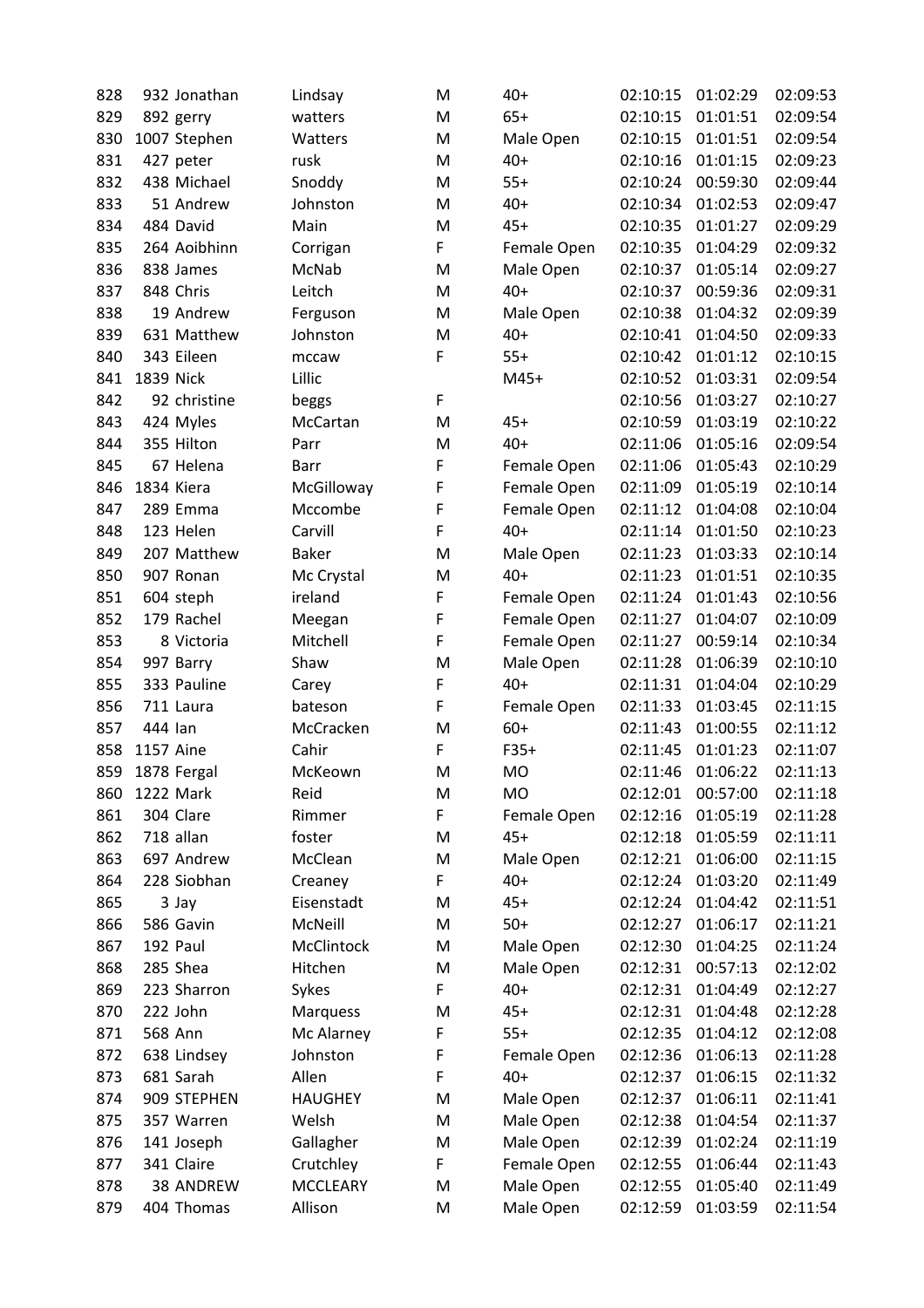| 880        | 1210 Nicholas | O'Shiel         | M      | M50         | 02:13:04             | 01:02:12             | 02:11:46             |
|------------|---------------|-----------------|--------|-------------|----------------------|----------------------|----------------------|
| 881        | 349 Michael   | Taylor          | M      | Male Open   | 02:13:07             | 01:02:45             | 02:12:23             |
| 882        | 523 Pam       | Moore           | F      | Female Open | 02:13:10             | 01:04:36             | 02:12:12             |
| 883        | 65 Trevor     | Mcilhagga       | M      | $40+$       | 02:13:16             | 01:02:45             | 02:12:06             |
| 884        | 818 Dean      | Shannon         | M      | Male Open   | 02:13:17             | 01:03:30             | 02:12:09             |
| 885        | 70 Siobhan    | O'Reilly        | F      | Female Open | 02:13:17             | 01:05:57             | 02:12:11             |
| 886        | 487 samuel    | hendry          | M      | Male Open   | 02:13:19             | 01:07:34             | 02:13:19             |
| 887        | 87 Deborah    | Kilpatrick      | F      | Female Open | 02:13:20             | 01:08:02             | 02:12:17             |
| 888        | 234 Eddie     | Ruddell         | M      | Male Open   | 02:13:34             | 01:03:35             | 02:12:25             |
| 889        | 233 Ruth      | Ruddell         | F      | Female Open | 02:13:34             | 01:03:36             | 02:12:25             |
| 890        | 1868 Richard  | Worledge        | M      | M55         | 02:13:39             | 01:05:17             | 02:12:53             |
| 891        | 447 martin    | hannity         | M      | Male Open   | 02:13:40             | 00:58:38             | 02:12:44             |
| 892        | 507 Marv      | van Niekerk     | M      | $40+$       | 02:13:42             | 01:02:52             | 02:12:41             |
| 893        | 1106 Samantha | Linton          | F      | Female Open | 02:13:45             | 01:03:13             | 02:12:32             |
| 894        | 518 Malachy   | McVeigh         | M      | $50+$       | 02:13:51             | 01:04:16             | 02:12:58             |
| 895        | 816 Jennifer  | Flynn           | F      | Female Open | 02:13:56             | 01:04:20             | 02:12:52             |
| 896        | 772 Jeni      | McConnell       | F      | 40+         | 02:14:09             | 01:05:01             | 02:13:11             |
| 897        | 546 Stephen   | Dowds           | M      | Male Open   | 02:14:09             | 01:05:41             | 02:13:17             |
| 898        | 496 PAUL      | <b>BRENNAN</b>  | M      | $50+$       | 02:14:12             | 01:03:38             | 02:13:25             |
| 899        | 272 Martin    | Murray          | M      | Male Open   | 02:14:16             | 01:04:38             | 02:13:29             |
| 900        | 679 John      | Gray            | M      | $60+$       | 02:14:20             | 01:06:43             | 02:13:03             |
| 901        | 230 Neil      | Dunlop          | M      | Female Open | 02:14:42             | 01:05:53             | 02:13:40             |
| 902        | 90 Andrew     | Cosgrove        | M      | Male Open   | 02:14:47             | 01:01:57             | 02:14:00             |
| 903        | 1096 Cara     | Gormley         | F      | Female Open | 02:14:48             | 01:02:16             | 02:14:05             |
| 904        | 412 Marta     | Merlewska       | F      | $65+$       | 02:14:51             | 01:05:12             | 02:14:15             |
| 905        | 254 Peter     | Batey           | M      | $40+$       | 02:14:52             | 01:05:09             | 02:13:56             |
| 906        | 839 Sean      | Hayes           | M      | $50+$       | 02:14:55             | 01:04:51             | 02:14:13             |
| 907        | 1059 Jamie    | Hillier         | M      | Male Open   | 02:15:11             | 00:59:52             | 02:15:11             |
| 908        | 1202 Callum   | Kellaway        | M      | MO          | 02:15:11             | 00:59:52             | 02:15:11             |
| 909        | 194 Diane     | Woods           | F      | $45+$       | 02:15:12             | 01:06:47             | 02:14:20             |
| 910        | 801 WENDY     | <b>MC KEOWN</b> | F      | $40+$       | 02:15:18             | 01:05:36             | 02:14:28             |
| 911        | 704 Aaron     | Ritchie         | M      | Male Open   | 02:15:20             | 01:00:38             | 02:15:07             |
| 912        | 387 John      | Compton         | M      | $60+$       | 02:15:23             | 01:03:13             | 02:14:32             |
| 913        | 381 Alan      | Casement        | M      | $40+$       | 02:15:27             | 01:04:50             | 02:15:13             |
| 914        | 741 samantha  | johnston        | F      | Female Open | 02:15:33             | 01:04:31             | 02:14:49             |
| 915        | 742 debbie    | howard          | F      | Female Open | 02:15:36             | 01:04:31             | 02:14:51             |
| 916        | 327 Annemarie | Mckernan        | F      | Female Open | 02:15:50             | 01:07:25             | 02:14:51             |
| 917        | 128 Jenny     | Porter          | F      | Female Open | 02:15:58             | 01:04:43             | 02:14:57             |
| 918        | 920 Dawn      | Beresford       | F      | $40+$       | 02:16:00             | 01:04:39             | 02:15:11             |
| 919        | 1208 Gerard   | McCarthy        | M      | M50         | 02:16:04             | 01:06:40             | 02:14:58             |
| 920        | 526 Paul      | O'Hagan         | M      | Male Open   | 02:16:05             | 01:04:41             | 02:15:13             |
| 921        | 619 Stephen   | <b>Saulters</b> | M      | Male Open   | 02:16:10             | 01:04:20             | 02:15:21             |
| 922        | 696 Yvette    | McClean         | F      | Female Open | 02:16:12             | 01:07:47             | 02:15:06             |
| 923        | 747 STEWART   | <b>BARBOUR</b>  | M      | $60+$       | 02:16:19             | 01:05:07             | 02:15:48             |
| 924        | 1846 Kenneth  | McAree          | M      | MO          | 02:16:21             | 01:03:55             | 02:15:34             |
| 925        | 159 stuart    | osborne         | M      | $40+$       | 02:16:35             | 01:07:33             | 02:15:16             |
| 926        | 557 paul      | edgar           | M      | $45+$       | 02:16:50             | 01:05:16             | 02:16:01             |
|            | 632 darren    | moffett         |        |             |                      |                      | 02:16:02             |
| 927<br>928 | 1861 Elechar  | Achtsch         | M<br>F | $45+$<br>FO | 02:16:50<br>02:16:50 | 01:05:29<br>01:05:16 | 02:16:03             |
| 929        | 573 Catherine | Fearon          | F      | Female Open | 02:16:50             | 01:05:16             | 02:16:10             |
|            | 936 Anne      |                 |        |             |                      | 01:06:25             |                      |
| 930<br>931 | 744 Stephanie | McILroy-Allen   | F<br>F | Female Open | 02:17:01<br>02:17:15 | 01:07:14             | 02:16:37<br>02:15:43 |
|            |               | Murphy          |        | $45+$       |                      |                      |                      |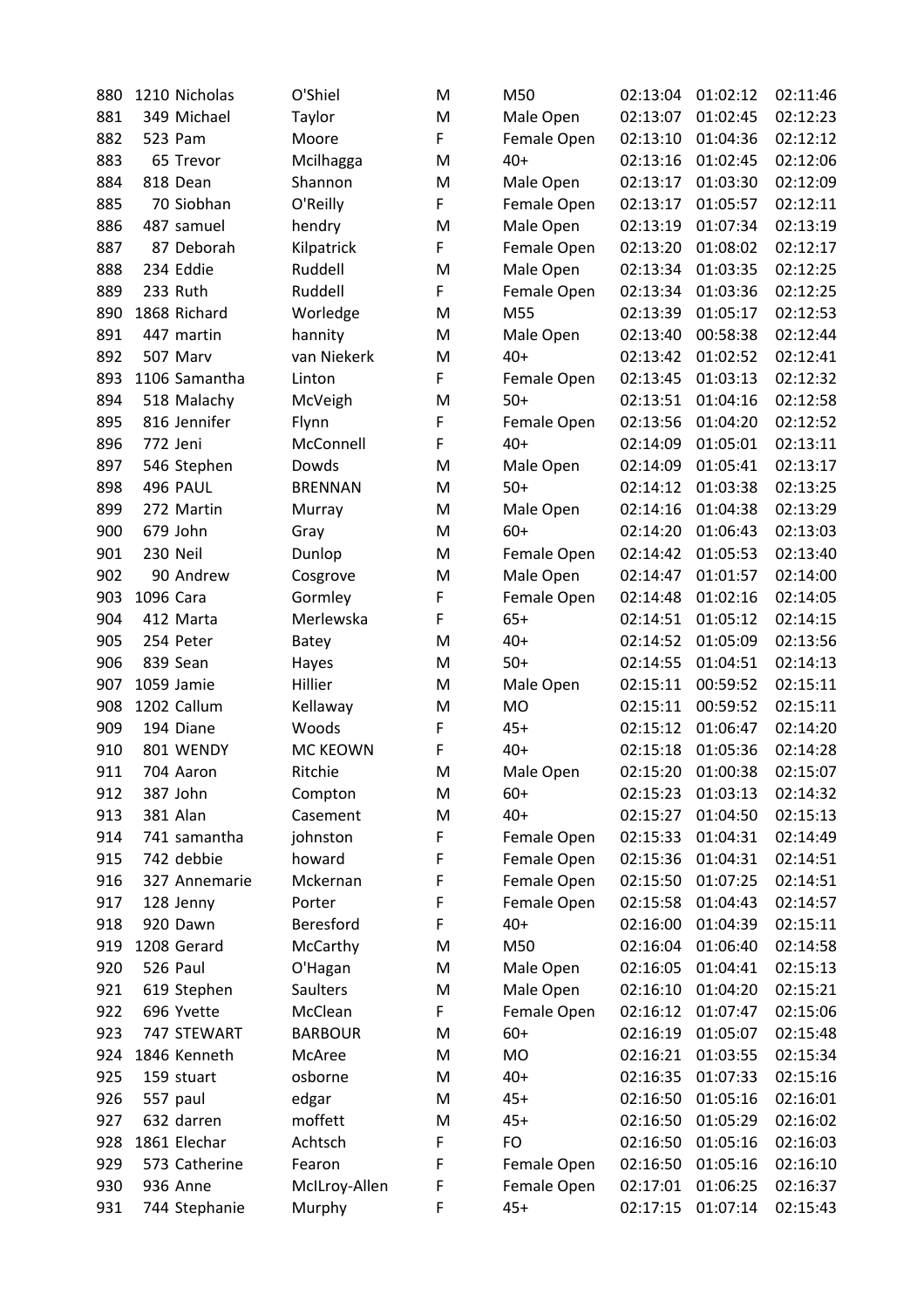| 932 | 1038 Sarah        | <b>Brownlee</b> | F      | Female Open | 02:17:20 | 01:00:16 | 02:16:55 |
|-----|-------------------|-----------------|--------|-------------|----------|----------|----------|
| 933 | 490 Paul          | Crothers        | M      | Male Open   | 02:17:22 | 01:01:33 | 02:16:18 |
| 934 | 678 JJ            | Grugan          | M      | $50+$       | 02:17:32 | 01:06:43 | 02:16:15 |
| 935 | 472 Paul          | Henry           | M      | Male Open   | 02:17:37 | 01:01:21 | 02:17:03 |
| 936 | 1071 William      | Glendinning     | M      | Male Open   | 02:17:38 | 01:01:20 | 02:17:04 |
| 937 | 225 Christine     | Forker          | F      | Female Open | 02:17:39 | 01:06:15 | 02:17:16 |
| 938 | 1829 Simon        | Houston         | M      | Male Open   | 02:17:45 | 01:04:35 | 02:16:56 |
| 939 | 821 Judith        | <b>Bracken</b>  | F      | Female Open | 02:17:47 | 01:08:37 | 02:16:37 |
| 940 | 1832 Sarah        | McKeever        | F      | Female Open | 02:17:56 | 01:07:52 | 02:17:02 |
| 941 | 398 Claire        | Dobbs           | F      | Female Open | 02:18:24 | 01:07:24 | 02:17:25 |
| 942 | 328 Gail          | Mallon          | F      | Female Open | 02:18:24 | 01:07:25 | 02:17:25 |
| 943 | 329 Katrina       | McNulty         | F      | Female Open | 02:18:25 | 01:07:25 | 02:17:25 |
| 944 | 227 Gareth        | Creaney         | M      | $40+$       | 02:18:32 | 01:03:26 | 02:17:57 |
| 945 | 1854 Phillip      | McCartney       | M      | M45         | 02:19:04 | 01:08:09 | 02:17:52 |
| 946 | 136 Stuart        | Bill            | M      | Male Open   | 02:19:04 | 01:04:02 | 02:18:00 |
| 947 | 731 James         | McCloy          | M      | $50+$       | 02:19:06 | 01:08:10 | 02:17:55 |
| 948 | 1877 Eamon        | Carlisle        | M      | M45         | 02:19:21 | 01:09:13 | 02:19:21 |
| 949 | 107 Lyndsey       | Ferguson        | F      | Female Open | 02:19:39 | 01:07:19 | 02:18:40 |
| 950 | 1814 Gavin        | Matchett        | M      | Male 45+    | 02:19:49 | 01:07:13 | 02:18:10 |
| 951 | 780 FIONA         | <b>TEAGUE</b>   | F      | $50+$       | 02:19:57 | 01:09:18 | 02:18:41 |
| 952 | 255 Joseph        | McKinney        | M      | Male Open   | 02:19:57 | 01:10:31 | 02:18:45 |
| 953 | 720 Janet         | Campbell        | F      | $40+$       | 02:20:01 | 01:08:19 | 02:20:01 |
| 954 | 299 Philip        | McAvoy          | M      | $50+$       | 02:20:26 | 01:09:19 | 02:19:47 |
| 955 | 846 Paul          | Brannigan       | M      | $55+$       | 02:20:29 | 01:03:57 | 02:19:31 |
| 956 | 841 Julie         | Hayes           | F      |             | 02:20:32 |          | 02:20:32 |
| 957 | 567 paula         | mckibbin        | F      | $40+$       | 02:20:42 | 01:08:23 | 02:20:16 |
| 958 | 995 Colleen C McL | Dawson          | F      | $40+$       | 02:20:48 | 01:08:28 | 02:20:02 |
| 959 | 614 amanda        |                 | F      |             | 02:21:03 | 01:10:55 | 02:21:03 |
| 960 | 1126 Claire       | boyd<br>Mason   | F      | Female Open | 02:21:24 | 01:08:47 | 02:20:31 |
| 961 | 350 JACKIE        | <b>FRIEL</b>    | F      | Female Open | 02:21:30 | 01:09:42 |          |
|     | 906 Oliver        |                 |        | Female Open |          | 01:06:27 | 02:20:32 |
| 962 |                   | Darby           | M<br>F | Male Open   | 02:21:38 |          | 02:21:33 |
| 963 | 430 Leanne        | Heslip          |        | Female Open | 02:21:38 | 01:06:28 | 02:21:33 |
| 964 | 517 Danny         | McVeigh         | M      | $50+$       | 02:21:41 | 01:04:25 | 02:20:48 |
| 965 | 485 Scott         | Gray            | M      | Male Open   | 02:21:53 | 01:05:19 | 02:20:52 |
| 966 | 685 Valerie       | McFarland       | F      | Female Open | 02:21:54 | 01:07:46 | 02:20:53 |
| 967 | 43 Jodie          | Woods           | F      | Female Open | 02:21:58 | 01:08:09 | 02:21:09 |
| 968 | 174 alex          | stewart         | M      | Male Open   | 02:22:19 | 01:08:10 | 02:22:19 |
| 969 | 1875              |                 |        |             | 02:22:28 | 01:07:32 | 02:21:15 |
| 970 | 812 Maeve         | Ledlie          | F      | $40+$       | 02:22:29 | 01:09:02 | 02:21:13 |
| 971 | 583 Colin         | Scottt          | M      | $45+$       | 02:22:33 | 01:08:35 | 02:22:30 |
| 972 | 364 Lesley        | O'Hanlon        | F      | Female Open | 02:22:54 | 01:10:37 | 02:21:58 |
| 973 | 1214 Greame       | McGowan         | M      | MO          | 02:23:06 | 01:07:15 | 02:21:57 |
| 974 | 475 kevin         | morgan          | M      | $55+$       | 02:23:12 | 01:09:09 | 02:22:15 |
| 975 | 721 Clodagh       | Lavelle         | F      | Female Open | 02:23:13 | 01:13:59 | 02:23:13 |
| 976 | 545 Kelly         | Jones           | F      | Female Open | 02:23:32 | 01:09:28 | 02:22:39 |
| 977 | 25 SUSAN          | <b>HALL</b>     | F      | Female Open | 02:23:37 | 01:08:42 | 02:22:50 |
| 978 | 519 Niall         | Caldwell        | M      | Male Open   | 02:23:42 | 01:09:27 | 02:23:06 |
| 979 | 520 Lisa          | Doherty         | F      | Female Open | 02:23:42 | 01:09:28 | 02:23:06 |
| 980 | 1165 Lynda        | Thompson        | F      | FO          | 02:23:43 | 01:11:12 | 02:22:45 |
| 981 | 706 Orla          | McGreevy        | F      | Female Open | 02:23:43 | 01:11:11 | 02:22:46 |
| 982 | 41 Christopher    | Jamison         | M      | Male Open   | 02:23:50 | 01:09:37 | 02:23:43 |
| 983 | 540 carol         | conley          | F      | $50+$       | 02:24:19 | 01:08:17 | 02:23:18 |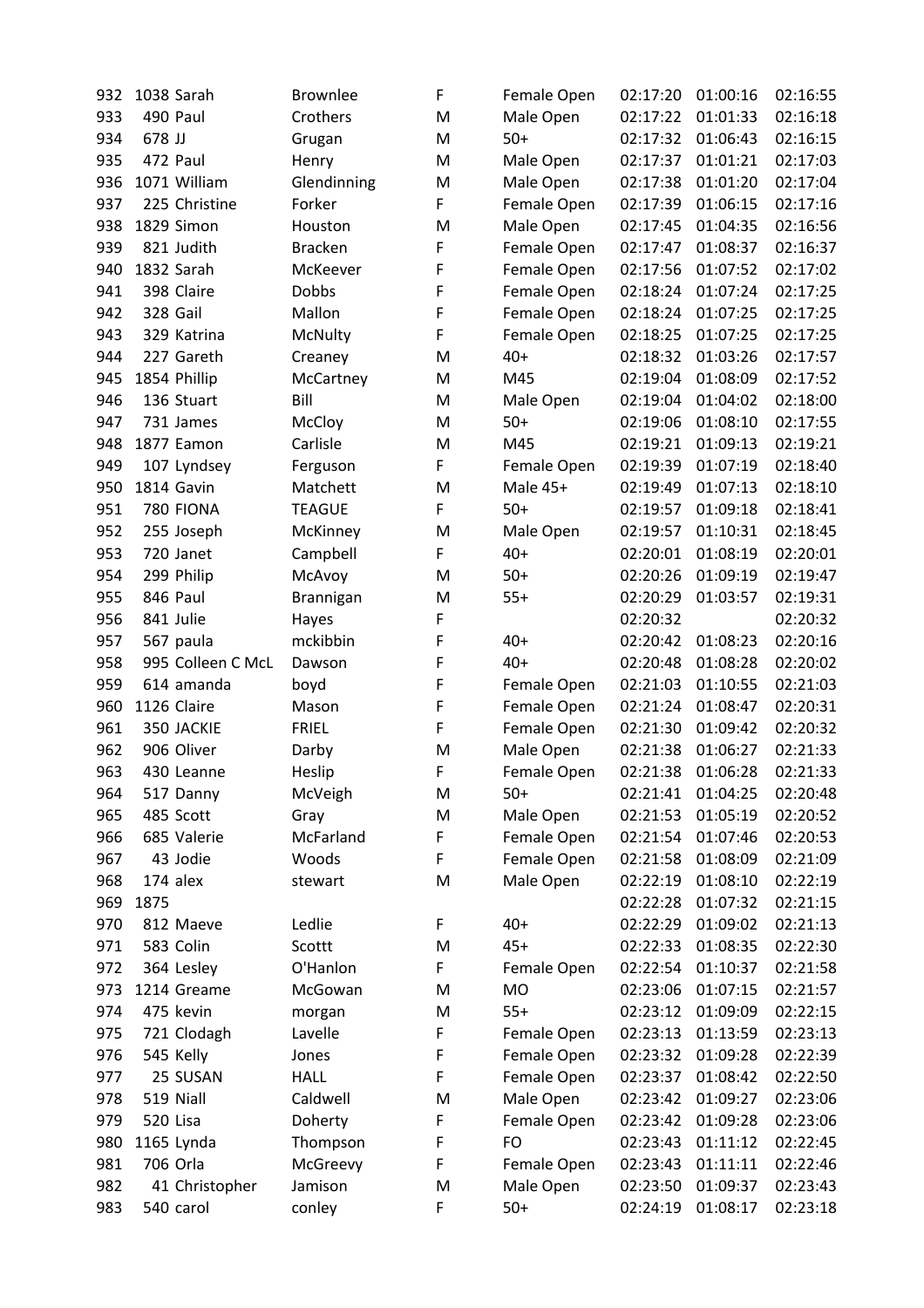| 984  |           | 994 Sarah     | Quinn            | F  | Female Open | 02:24:36 | 01:13:39 | 02:24:00 |
|------|-----------|---------------|------------------|----|-------------|----------|----------|----------|
| 985  |           | 208 Abigail   | Savage           | F  | Female Open | 02:24:47 | 01:10:48 | 02:23:33 |
| 986  |           | 271 Neil      | Martin           | M  | Male Open   | 02:25:06 | 01:11:05 | 02:23:58 |
| 987  |           | 710 steven    | curran           | M  | Male Open   | 02:25:07 | 01:06:53 | 02:24:09 |
| 988  |           | 739 Shauna    | O'Hara           | F  | $40+$       | 02:25:42 | 01:12:27 | 02:24:11 |
| 989  | 218 Lisa  |               | Cunningham       | F  |             | 02:25:48 | 01:10:29 | 02:24:35 |
| 990  |           | 219 Chris     | Malone           | M  | Male Open   | 02:25:48 | 01:10:29 | 02:24:36 |
| 991  |           | 74 Hiromi     | Nathasingh       | F  | Female Open | 02:25:49 | 01:09:49 | 02:24:41 |
| 992  |           | 1881 Ciaran   | Cregan           | F  | F45         | 02:26:11 | 01:07:34 | 02:26:02 |
| 993  |           | 331 Catriona  | Mc aleer         | F  | Female Open | 02:26:30 | 01:10:15 | 02:25:30 |
| 994  |           | 249 kerrie    | turtle           | F  | Female Open | 02:26:41 | 01:09:36 | 02:26:41 |
| 995  |           | 157 shirley   | carroll          | F  | Female Open | 02:26:50 | 01:05:43 | 02:26:01 |
| 996  |           | 270 Chris     | Linter           | M  | Male Open   | 02:26:57 | 01:12:17 | 02:25:34 |
| 997  | 714 MO    |               | Mccourt          | F  | $65+$       | 02:27:04 | 01:13:04 | 02:25:49 |
| 998  |           | 400 Alan      | Ward             | M  | $45+$       | 02:27:37 | 01:10:28 | 02:26:29 |
| 999  |           | 1206 Nicola   | Patton           | F  | F40         | 02:27:37 | 01:10:28 | 02:26:30 |
| 1000 |           | 116 Gerard    | Kavanagh         | M  | Male Open   | 02:27:41 | 01:09:58 | 02:27:20 |
| 1001 |           | 445 Kevin     | Greene           | M  | Male Open   | 02:27:43 | 01:09:49 | 02:26:24 |
| 1002 |           | 446 Tammy     | Stephenson       | F. | Female Open | 02:27:43 | 01:09:50 | 02:26:25 |
| 1003 |           | 57 Andrew     | Patterson        | M  | $40+$       | 02:27:47 | 01:10:34 | 02:26:37 |
| 1004 |           | 537 Craig     | ONeill           | M  | Male Open   | 02:28:30 | 01:05:02 | 02:28:10 |
| 1005 |           | 24 SEAN       | O' FARRELL       | M  | $50+$       | 02:28:45 | 01:09:37 | 02:27:37 |
| 1006 |           | 666 Amanda    | McVerry          | F  | Female Open | 02:29:24 | 01:11:12 | 02:28:57 |
| 1007 |           | 556 Louise    | Farrelly         | F  | $45+$       | 02:29:26 | 01:11:01 | 02:29:06 |
| 1008 | 486 Jeff  |               | Robinson         | M  | Male Open   | 02:29:30 | 01:11:52 | 02:28:08 |
| 1009 |           | 868 Ruth      | Godfrey          | F  | Female Open | 02:30:08 | 01:07:28 | 02:30:04 |
| 1010 |           | 1178 Patricia | <b>Buckland</b>  | F  | F45         | 02:30:16 | 01:11:38 | 02:29:29 |
| 1011 |           | 669 Neill     | Ruddy            | M  | Male Open   | 02:30:33 | 01:12:47 | 02:29:50 |
| 1012 |           | 214 Sharon    | Nutt             | F  | Female Open | 02:30:54 | 01:10:55 | 02:29:47 |
| 1013 |           | 641 Andrew    | <b>Drake</b>     | M  | Male Open   | 02:31:11 | 01:17:06 | 02:31:11 |
| 1014 |           | 527 Frances   | Smyth            | F  | $55+$       | 02:31:14 | 01:14:10 | 02:31:04 |
| 1015 |           | 809 joseph    | wilson           | M  | $50+$       | 02:31:18 | 01:12:28 | 02:30:01 |
| 1016 |           | 348 Michael   | Jordan           | M  | Male Open   | 02:31:49 | 01:10:22 | 02:30:40 |
| 1017 |           | 941 Karen     | Simpson          | F  | Female Open | 02:31:56 | 01:13:10 | 02:31:36 |
| 1018 |           | 206 Kirsten   | Shields          | F  | Female Open | 02:32:01 | 01:11:54 | 02:30:52 |
| 1019 |           | 392 aaron     | graham           | M  | Male Open   | 02:32:16 | 01:03:15 | 02:31:16 |
| 1020 |           | 393 Ryan      | Campbell         | M  | Male Open   | 02:32:16 | 01:07:01 | 02:31:17 |
| 1021 |           | 1100 Elaine   | McAnulty         | F  | $40+$       | 02:32:16 | 01:14:29 | 02:31:52 |
| 1022 |           | 1174 Mary     | Fekkes           | F  | F50         | 02:32:18 | 01:16:20 | 02:31:08 |
| 1023 |           | 269 Glen      | Adamson          | M  | Male Open   | 02:32:18 | 01:17:07 | 02:32:18 |
| 1024 |           | 1075 Christne | Abernethy        | F  | $40+$       | 02:32:27 | 01:15:13 | 02:32:03 |
| 1025 | 935 Pól   |               | Mac Conleitreach | M  | $50+$       | 02:32:42 | 01:17:51 | 02:31:57 |
| 1026 |           | 368 Kerry     | White            | F  | Female Open | 02:32:43 | 01:13:13 | 02:31:29 |
| 1027 |           | 719 Briege    | Wray             | F  | $45+$       | 02:33:00 | 01:15:17 | 02:33:00 |
| 1028 | 929 lilly |               | takoor           | F  | Female Open | 02:33:06 | 01:15:33 | 02:31:49 |
| 1029 |           | 1055 karen    | mallon           | F  | $45+$       | 02:33:55 | 01:15:53 | 02:32:58 |
| 1030 |           | 1870 Matthew  | O'Hare           | M  | MO          | 02:34:10 | 01:14:57 | 02:33:15 |
| 1031 | 115 Pat   |               | O'Driscoll       | M  | $65+$       | 02:34:21 | 01:18:33 | 02:33:07 |
| 1032 |           | 542 Jonathan  | McMullan         | M  | Male Open   | 02:34:44 | 01:14:49 | 02:33:31 |
| 1033 |           | 358 Rachel    | <b>Beattie</b>   | F  | Female Open | 02:35:29 | 01:15:11 | 02:34:17 |
| 1034 |           | 359 Alan      | <b>Beattie</b>   | M  | $55+$       | 02:35:29 | 01:15:11 | 02:34:18 |
| 1035 |           | 849 Stephen   | Finnegan         | M  | Male Open   | 02:36:42 | 01:16:00 | 02:35:37 |
|      |           |               |                  |    |             |          |          |          |